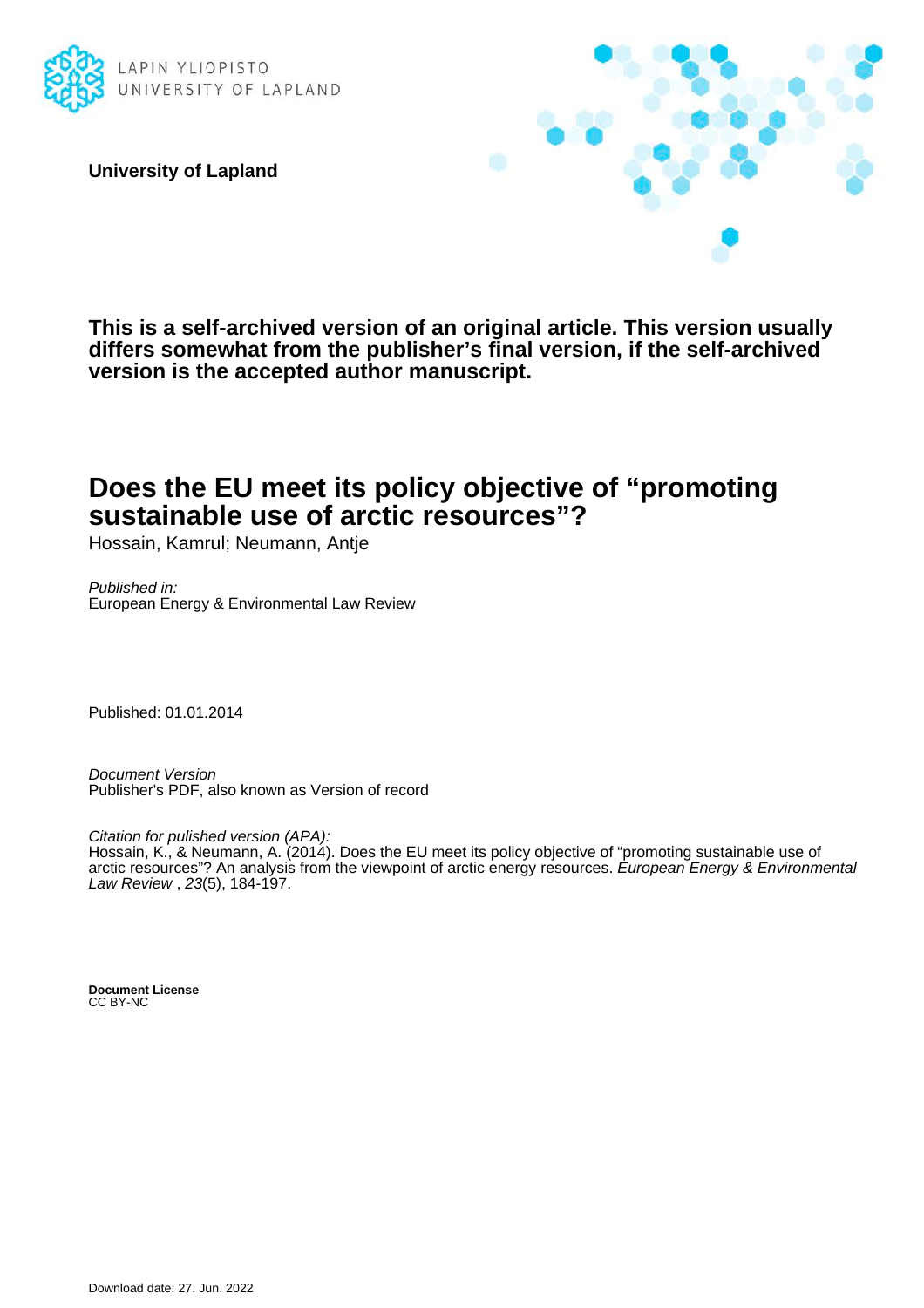### Does the EU Meet its Policy **Objective of "Promoting** Sustainable Use of Arctic Resources''? An Analysis from the Viewpoint of Arctic Energy Resources

Antje Neumann\* and Kamrul Hossain\*

The EU started to develop its own Arctic policy in 2008. One of the three main objectives of this policy is the promotion of sustainable use of Arctic resources. ``Sustainability'' was also a focus of the 2011 resolution of the European Parliament as a guiding principle in developing European policies toward the Arctic. Against this background, this article investigates the question of whether the EU meets its respective objective  $-\text{sustainability} - \text{in regard to the}$ development of Arctic hydrocarbon resources. The article contrasts the development of the EU's overall policy toward Arctic mineral resources with specific EU measures and examines the EU's capacity to influence sustainable Arctic hydrocarbon resource development. The article also elaborates on specific questions related to the EU's energy policy and the development of Arctic hydrocarbon resources in recent years as well as on the EU's dependency on oil and gas imports and respective tendencies to conclude on the aforementioned questions.

#### I. Introduction

The European Union's (EU's) policy toward the Arctic is aimed at three major objectives: protection and preservation of the Arctic in unison with its population, sustainable utilization of its resources, and multi-lateral engagement in Arctic governance. Although not directly geographically linked to the Arctic Ocean, the EU has strong political and economic ties throughout the membership and other agreements' association to a number of Arctic states. Especially in terms of its energy demand, the Arctic plays an increasingly important role in the EU. According to prognoses by the U.S. Geological Survey (USGS) of 2008, the region holds around one quarter of the world's undiscovered hydrocarbon resources. Presently, Russia and Norway already supply substantial amounts of the EU's primary energy consumptions. Since the overall demand is expected to further increase, and security conflicts in the oil-rich Middle East are expected to prevail, a stable

supply is an increasingly important factor for the European energy market. Against this background, Arctic energy resources are also of strategic significance for the EU.

In addition to the Arctic issues mentioned above, combating climate change is another important policy issue for the EU. Internally, its agenda is set on the 20-  $20-20$  goals  $-$  comprising the reduction of greenhouse gas emissions and the improvement in energy efficiency and share for renewables to respective rates  $-\theta$  while, externally, the EU has played a key role in international negotiations on climate change since the subject appeared on the political agenda. At the same time, climate change is one of the most pressing topics in the Artic. The temperature increase has been recorded two to three times higher there than in the rest of the world, which results in rapid melting of sea ice. And although these developments possibly allow for easier access and passage opportunities in the future, resource activities bear a heightened risk for the fragile environment with its highly sensitive ecosystems. Oil exploration and exploitation, especially, pose severe threats, with the possibility of accidents that can result in oil spills and other serious consequences.

The EU, which began to develop its own Arctic policy in 2008, has signalled that it has a clear interest in both – tapping the region's natural resources while protecting the Arctic environment. With the European Parliament's resolution entitled "A sustainable EU policy for the High North," released in January 2011, the focus has been on sustainability, which should apply as a guiding principle in developing European policies toward the Arctic. This paper focuses on the EU's approach to sustainability and environmental protection, as one of the constituent parts of sustainable development, in using Arctic natural resources.<sup>1</sup> The paper will not assess sustainability measures and environmental protection efforts of the EU as such, except for those that are connected with the exploration and exploitation of Arctic hydrocarbon resources. In this framework, the paper deals with the central question of whether the EU's efforts meet its respective policy objective that resource exploitation in the Arctic is carried out in a sustainable way and in full respect of strict environmental standards, taking into account the particular vulnerability of this region.

<sup>\*</sup>Antje Neumann, LL.M., PhD-Researcher at the University of Tilburg, the Netherlands (Email: a.neumann@uvt.nl).

<sup>\*\*</sup>Kamrul Hossain, LL.D., Senior Researcher at the Northern Institute for Environmental and Minority Law, Arctic Centre & Adjunct Professor of International Law, University of Lapland (Email: khossain@ulapland.fi).<br><sup>1</sup> Principle 4 of the Rio Declaration on Environment and

Development (1992) states: "In order to achieve sustainable development, environmental protection shall constitute an integral part of the development process and cannot be considered in isolation from it.''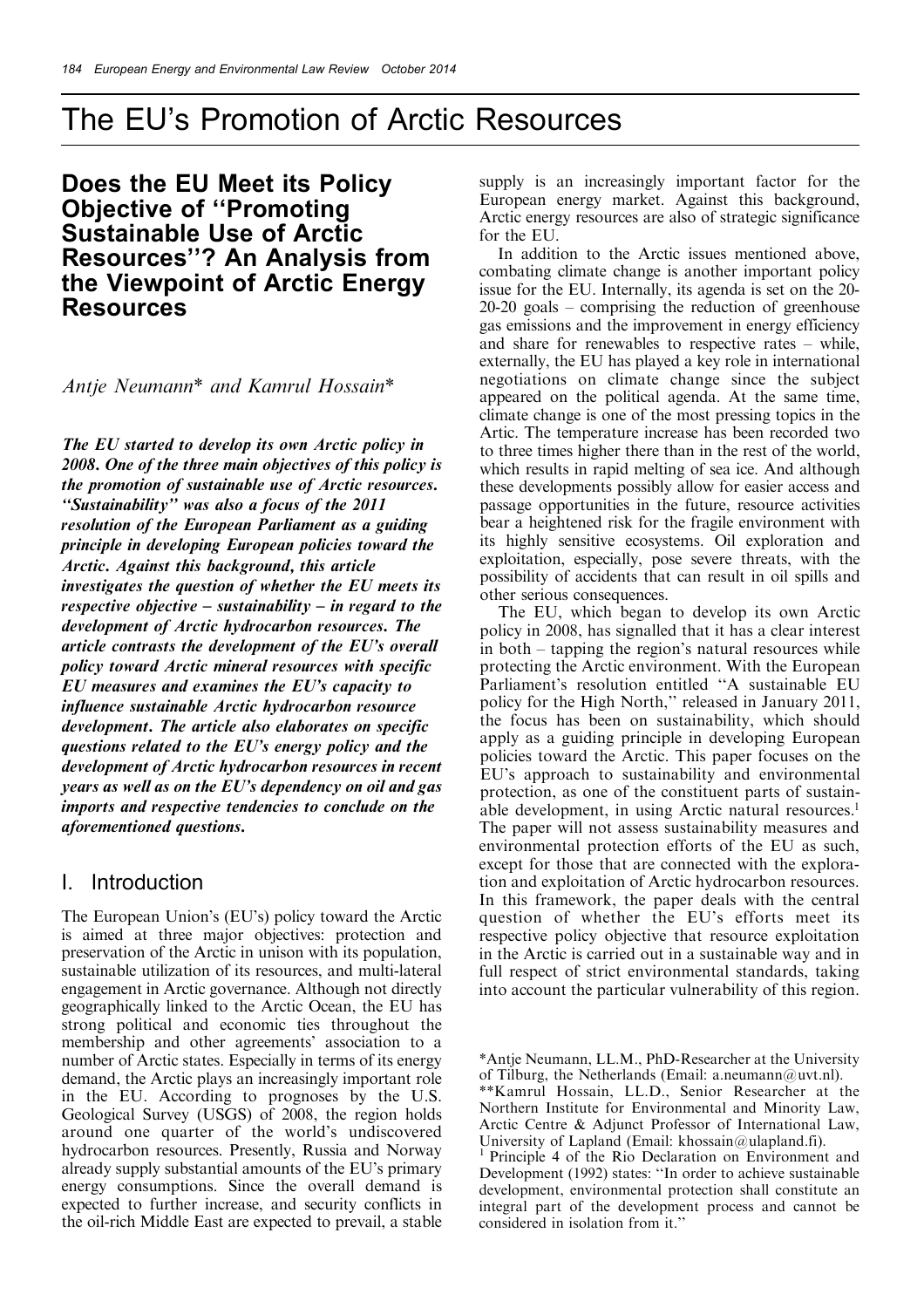Before dealing with this question in more detail, the article provides a general discussion of the EU's energy policy, with an emphasis on the interrelationship between energy policy and climate change mitigation targets. Section three gives an overview of the development of Arctic hydrocarbon resources in recent years. In section four, the EU's dependency on oil and gas imports and respective tendencies are explored. Section five addresses EU's environmental responsibility while investigating Arctic mineral resource activities. In this context, an introduction of the legal basis of European policies toward the Arctic, with an emphasis on sustainability and resource policy, is followed by contrasting the development of the EU's general policy toward Arctic mineral resources with specific EU measures. Finally, the article concludes with an overall assessment of the EU's efforts toward sustainability in regard to Arctic energy resource development by pointing out the achieved progress as well as the remaining deficiencies.

### II. EU Energy Policy  $-$  a Brief Overview

Sustainability is one of the three pillars of the overall EU energy policy. The EU relies heavily on the Arctic's hydrocarbon resources, in particular on that of Russia and Norway, as is shown elsewhere in this article. Sustainable Arctic hydrocarbon developments thus necessarily have an effect on the EU in terms of its commitment to the promotion of sustainable resources practices both within the EU and beyond. A brief account of EU's energy policy is worth mentioning here to show how external resource extraction may impact EU policy objectives as a whole, where in addition to sustainability, an integrated aspect of competitiveness and security of supplies  $-$  the other two pillars  $-$  constitute the EU's energy policy. Even though the EU so far does not have any single document encompassing all aspects of energy components, the Lisbon Treaty2 has provided a relatively stronger legal basis for a more coherent energy policy. The Lisbon Treaty explicitly lists energy as a "shared competence between the Union and its Member States" and introduces the "energy chapter," recognising the powers of the EU to develop a harmonised energy policy applicable to all members. The idea behind introducing the energy chapter is to develop more strategic policy goals and to harmonize the fragmented energy policy for the EU as a whole. By virtue of Article 194 of the Treaty on the Functioning of the European Union (TFEU), the EU energy policy should not only meet the goals of sustainability, competitiveness, and security of supplies, but it should also integrate preservation and the improvement of the environment.3 As a result, the legal basis for an energy policy under Article 194 is not only to integrate environmental considerations but also to adopt a proactive and effective role to preserve

and promote the environment.4

The liberalization of the European energy market with an EU-wide emphasis on energy savings and the development of renewable resources has aimed at meeting the EU's goal of climate change mitigation at the European policy level.<sup>5</sup> However, the biggest challenge for the EU is to establish an inter-linkage between energy efficiency and its climate change ambition. Here lies the paradoxical premise: while the EU's demand for the import of fossil fuel is gradually on the increase, the EU has made an ambitious emission reduction commitment to itself by introducing a policy to promote emission reduction goals beyond the EU.6 However, consumption of fossil fuels and reduction of greenhouse gas (GHG) emissions cannot go hand in hand, the context which has gained momentum since 2007, with the EU's renewed commitment to the reduction of GHG emissions from all energy intensive projects.7 The EU's 1997 Kyoto Protocol commitment to reduce 8% of GHG emissions

 $2$  See Treaty of Lisbon Tackling European in the 21st Century (Jun 09 2010), available at http://europa.eu/ lisbon\_treaty/glance/index\_en.htm. (The Treaty of Lisbon entered into force on 1 December 2009. The Treaty amended the current EU and EC Treaties without replacing them. The Treaty provides the EU with the legal framework and tools necessary to meet future challenges and to respond to its citizens' demands. With a view to creating a more efficient Europe, the Treaty emphasized the improvement upon the lives of Europeans by acting in policy areas, such

as in the energy sector.).<br> $3$  See Foundation Robert Schuman, *The Lisbon Treaty 10* Easy to Read Fact Sheet (Jun. 22, 2010), available at http:// www.robert-schuman.eu/en/dossiers-pedagogiques/traite lisbonne/10fiches.pdf.http://www.robert-schuman.eu/doc/ divers/lisbonne/en/10fiches.pdf.<br><sup>4</sup> Article 11 of the TFEU sets out the obligation concerning

incorporation of environmental consideration in the making of energy policy; whereas article 194 went a step further requiring measures to preserve and improve the environment.

 $5$  European Commission Communication COM/2011/0885 final of 15 December 2011 on "Energy Roadmap 2050".

 $<sup>6</sup>$  Kamrul Hossain, "Looking at the Arctic? The EU Energy</sup> Policy, Dependence and Environmental Responsibility toward Arctic Hydrocarbons'', 2 UPES Law Review

(2014) (forthcoming).<br><sup>7</sup> See Danielle Devogelaer & Dominique Gusbin,  $EU$ Energy/Climate Package and Energy Supply & Security, Belgium Jun. 16, 2010, available at http://www.plan.be/ admin/uploaded/201001051126560.wp200916.pdf. (The EU agreed to reduce its greenhouse gas emission by 20% by 2020 compared with its 1990 levels and an objective for a 30% reduction by 2020 subject to the conclusion of a comprehensive international climate change agreement; a mandatory 20% share of renewables in gross final energy demand by 2020 for the EU as a whole including 10% share of renewables in transport for each Member State; and an improvement of energy efficiency by 20% compared with baseline levels by 2020.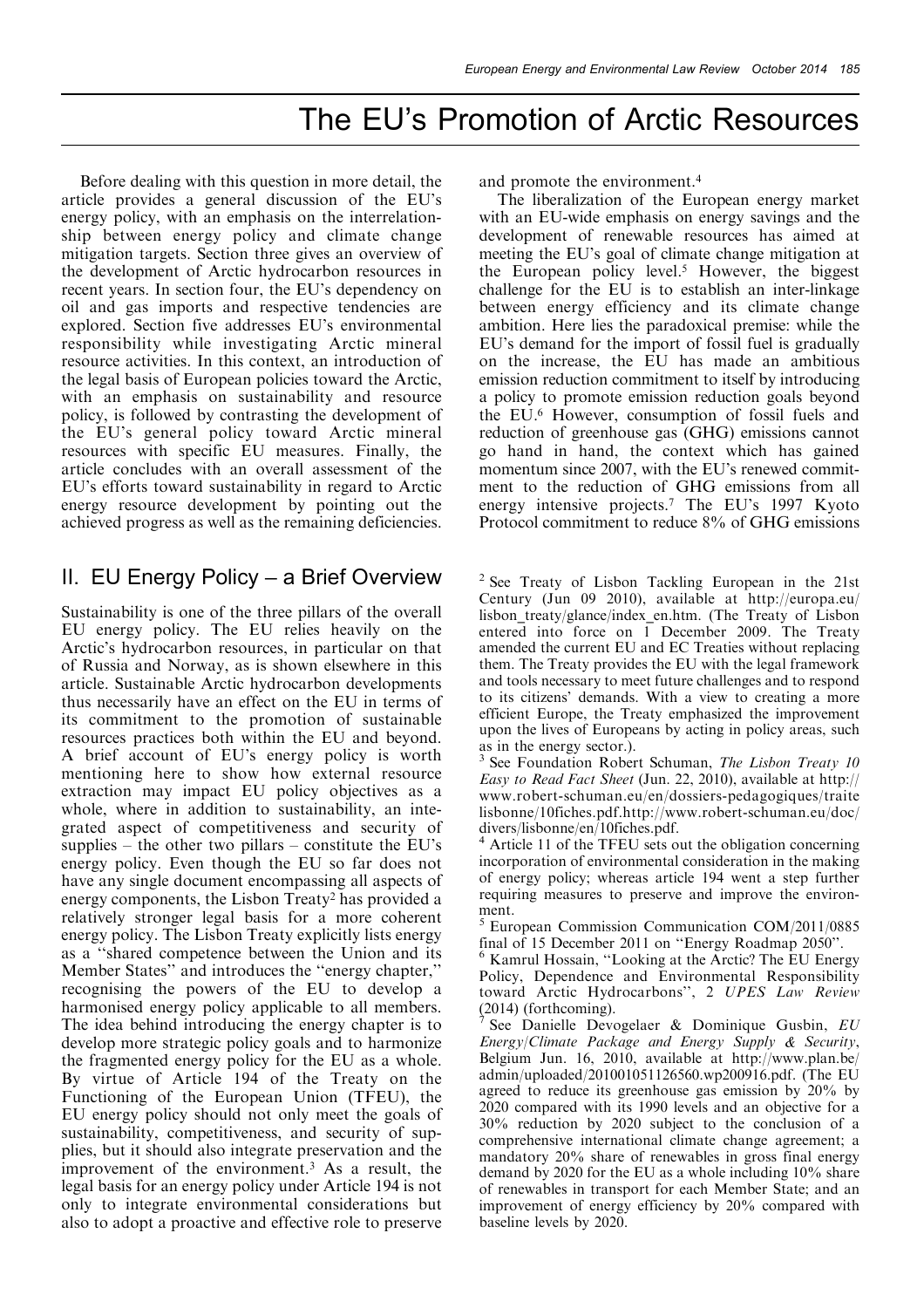by 2012 included energy as one of the six identified industry sectors, from which it aimed to limit emissions of carbon dioxide.<sup>8</sup> Before the new members were admitted in 2004, the 15 EU countries (EU-15) were well on track to meet this target.<sup>9</sup> The majority of the new members that have joined since 2004 have set a target between  $6\%$  and  $8\%$ , with the exception of Croatia, which has set a target of 5% and is on course to achieve this goal.10 In several of its policy documents beginning in 2006, the EU has agreed to increase emission reduction commitments, energy savings potential, as well as the production of renewable energy by adopting various measures and action plans. The overall goal of the EU has been to achieve the so-called 20-20-20 goals  $- a 20\%$  reduction in GHG compared to the 1990 level, a 20% increase in renewables, and a 20% increase in energy efficiency (savings) by 2020.

To achieve the aforementioned goals, the EU adopted a series of policy documents, which include a 2006 Green Paper;<sup>11</sup> a 2007 document on energy policy for Europe;<sup>12</sup> the EU Commission's communication entitled "Towards a European Strategic Energy Technology Plan" (SET Plan) of 2007;<sup>13</sup> the integrated maritime policy of 2007,<sup>14</sup> having an energy component as a separate document, entitled ``Energy Policy and Maritime Policy: Ensuring a Better Fit";<sup>15</sup> the Commission's "Second Strategic Energy Review" of November 2008;<sup>16</sup> the "Climate and Energy Package'' of the EU Parliament and the Council of  $2008$ ;<sup>17</sup> and the Commission's communication on options to go beyond 20% GHG reduction of 2010.18 In 2010, the Commission adopted a communication on energy strategy entitled "Energy 2020,"<sup>19</sup> setting the basis for EU's existing energy policy. The strategy incorporated smart, sustainable, and inclusive growth in the energy sector, upholding the EU's climate goals, which, among the others, focused on strengthening external dimensions of the EU energy market. The Energy Roadmap 2050 was adopted in 2011 to set climate policy goals, offering an analysis of the long-term energy policy orientations with a view to achieving a low carbon economy. In March 2013, based on the energy 2020 strategy as well as on Roadmap 2050, the EU Commission adopted yet another Green Paper entitled ``A 2030 Framework for Climate and Energy Policies,''20 followed by a policy framework in January 2014 entitled "A Policy Framework for Climate and Energy in the Period from 2020 to 2030.''21 The EU leaders agreed in March 2014 to decide on the framework in October 2014. The "Policy Framework'' reflects a number of important issues including binding GHG reduction targets, binding renewable energy targets, energy efficiency, reform of the EU emission trading system (ETS), affordability and energy security, and new governance systems in the energy sector, adopting a common approach in national plans for energy security and sustainability.22

 $8$  See James Gubb, *EU Environmental Policy* (Jun. 11, 2010), available at http://www.civitas.org.uk/eufacts/download/ ENV.1.Environment%20Policy.pdf. (Other industry sectors are: steel, cement, glass, brick-making, and paper/cardboard production. The 2008 EU Climate Change package added aircraft emissions to the ETS (from 2012), and reasserted the EU's commitment to reduce  $CO<sub>2</sub>$  emissions through Carbon Capture and Storage. Then again in 2008, the EU reasserted a commitment to reduce  $CO<sub>2</sub>$  from new cars by 2010, and to fine manufacturers for each gram of  $CO_2$  they produce over the target ( $\text{\textsterling}20$  in 2012,  $\text{\textsterling}95$  in 2015).

 $\frac{9}{9}$  See European Commission, What is the EU doing about climate change? (Dec. 2013), available at http://ec.europa. eu/clima/policies/brief/eu/.<br><sup>10</sup> Id.

<sup>11</sup> The Green Paper: A European Strategy for Sustainable, Competitive and Secure Energy, available at http://europa. eu/documents/comm/green\_papers/pdf/com2006\_105\_en.pdf <sup>12</sup> See Council of the European Union, "An Energy Policy for Europe' (Jun. 11, 2010), available at http://register. consilium.europa.eu/doc/srv?l=EN&t=PDF&gc=true  $\≻ = false \& f = ST\% 205282\% 202007\% 201NIT\& r = http$ %3A%2F%2Fregister.consilium.europa.eu%2Fpd%2-<br>Fen%2F07%2Fst05%2Fst05282.en07.pdf.

 $^{13}$  See Council of the European Union, Towards a European Strategic Energy Technology Plan, (Jun. 22, 2010), available at http://register.consilium.europa.eu/doc/srv?l=EN&t  $=$  PDF & gc = true & sc = false & f = ST%205240%202007% 20INIT&r=http%3A%2F%2Fregister.consilium.europa.

eu%2Fpd%2Fen%2F07%2Fst05%2Fst05240.en07.pdf.<br><sup>14</sup> See Council of the European Union, An Integrated Maritime Policy for the European Union, (Jun. 21, 2010), available at http://register.consilium.europa.eu/doc/srv?l=  $EN&t = PDF&gc = true≻ = false&f = ST\%2014631\%$  $202007\%20\text{INIT}\&\text{r}=\text{http\%3A\%2F\%2Fregister}$ .consilium. europa.eu%2Fpd%2Fen%2F07%2Fst14%2Fst14631. en07.pdf.

<sup>15</sup> European Commission Staff Working Document SEC  $(2007)$  1283 of 10 October 2010 on "Energy Policy and Maritime Policy: Ensuring a Better Fit".

 $^{16}$  European Commission Communication COM/2008/0781 of 13 November 2008 on "Second Strategic Energy Review -

An EU Energy Security and Solidarity Action Plan".<br><sup>17</sup> Council of the European Union 17215/08 of 12 December 2008 on "Energy and climate package - elements of the final compromise agreed by the European Council".

 $18$  European Commission Communication COM/2010/0265 final of 26 May 2010 on "Analysis of options to move beyond 20% greenhouse gas emission reductions and

 $19$  European Commission Communication COM/2010/639 final of 10 November 2010 on "Energy 2020 - A strategy for competitive, sustainable and secure energy".<br><sup>20</sup> European Commission Green Paper COM/2013/0169

final of 27 March 2013 on "A 2030 framework for climate

and energy policies".<br><sup>21</sup> European Commission Communication COM/2014/015 final of 22 January 2014 on "A policy framework for climate

and energy in the period from 2020 to 2030".<br><sup>22</sup> See European Commission Press Release IP/14/54 of 22 January 2014 on "2030 climate and energy goals for a competitive, secure and low-carbon EU economy'', available at http://europa.eu/rapid/press-release\_IP-14-54\_en.htm.

These documents present EU's visions, its strategy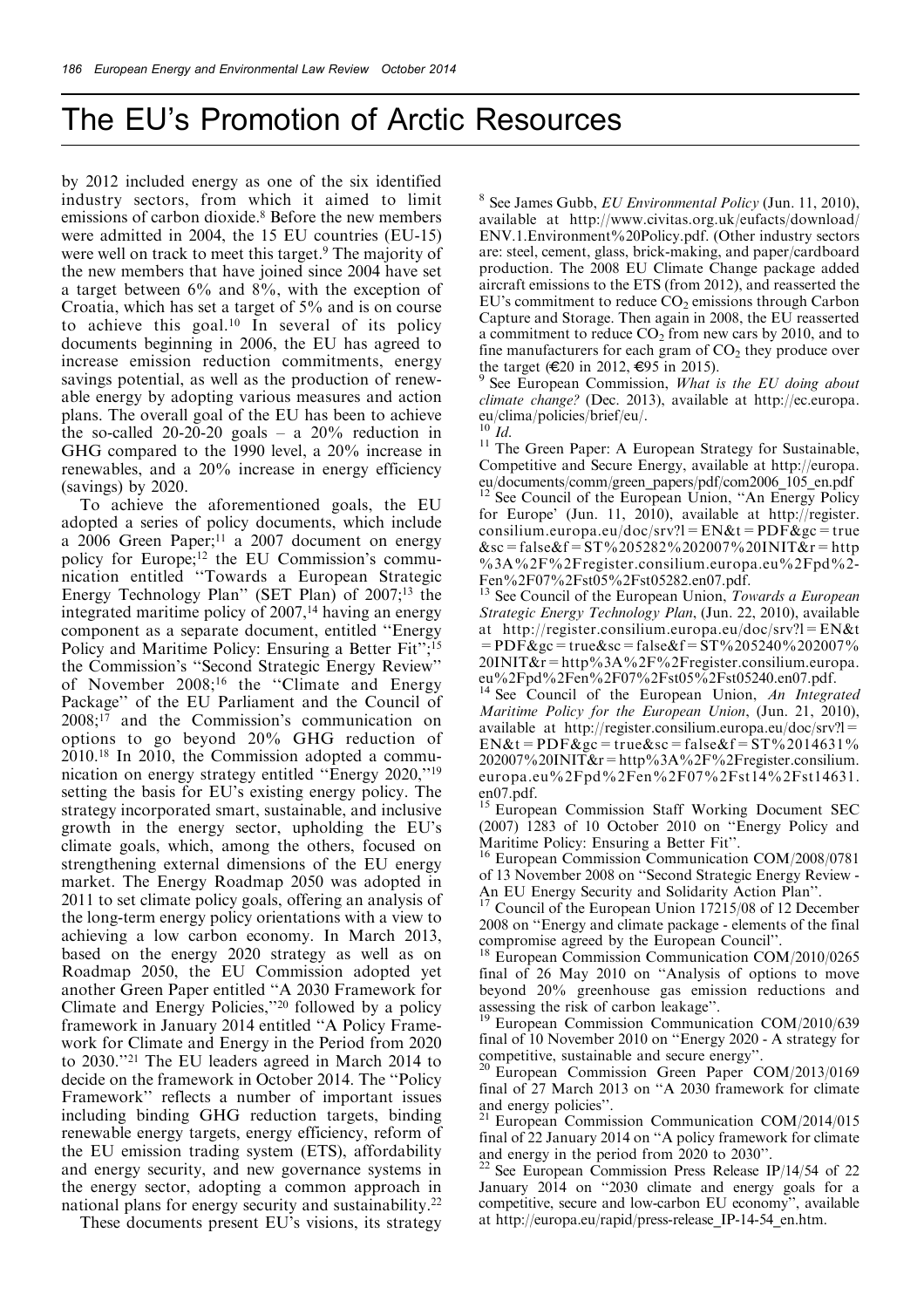and policy for moving forward to achieve its set goals, as well as its renewed commitments for further progress for an integrated EU energy policy with a view to achieving clean, efficient, and low-carbon energy. Concerning its ambitious goal of reduction of GHG emissions, the EU's renewed commitment suggests yet another increase in emission reduction: a 40% cut from the 1990 level by 2030 (which means going beyond the EU's earlier commitment of a 20% reduction by 2020). If this plan goes accordingly, the EU is expected to be on track to fulfil its emissions reduction of 80% by 2050. In addition, the policy framework also suggests emissions reductions from the sectors covered by the EU ETS by 43% as compared to the 2005 level, while the target for emission reductions from outside the EU ETS is planned to be 30% below the 2005 level.23

The EU policy documents constantly emphasized the diversification of energy supply by introducing more carbon-free energy technology.<sup>24</sup> The development of wind power, solar power (thermal, photovoltaic, and concentrated), hydropower, tidal power, geothermal energy, and second generation biomass has been routinely encouraged and assessed. This new generation of energy sources is expected to enable the EU not only to meet its increased energy demands but also to contribute to the reduction of GHG emissions of between 60 and 70% by 2050, which eventually will be a step toward fulfilling the goals set by the "Roadmap 2050," that is, de-carbonization with  $80\% - 95\%$  emission cuts, compared to the 1990 levels.25 The recent policy document also proposes an increase of 27% in the production of renewables by 2030 in EU's energy mix.26 This increase furthermore motivates improvement in the EU's energy trade balance to achieve security of supply.27 The policy documents also highlighted cross-sectorial aspects of energy components with various other policy areas, such as with maritime policy. Improvement of energy efficiency has also been argued from a standpoint of multiple energy usages, with particular emphasis on buildings and energy-intensive products. Solidarity among the EU member states has also been acknowledged to enhance energy efficiency and savings. The renewed target for energy efficiency is expected to be considered in the Energy Efficiency Directive, which will be concluded sometime in June 2014.

Despite the ambiguous policy objectives mentioned above, critical voices suggest that the EU energy policy, which has achieved a rather relatively stronger legal basis under the Lisbon Treaty; to a large extent, however, Treaty rules remains business as usual.<sup>28</sup> This is mainly due to member states' national competence over the energy mix, energy foreign policy, and the conditions for exploiting EU's energy resources individually.29 This individual competence offers an obstacle in developing a common EU voice on energy issues.

The member states are nevertheless subject to

general obligations of sincere cooperation and competition, rules that apply to the import and transit of energy.30 The Lisbon Treaty formalizes the shared ownership of the EU energy policy between the EU institutions and its member states.<sup>31</sup> As the Treaty offers room to coordinate the "shared competence" of EU institutions and members, consensus can be achieved on the targeted goals followed by actions in the respective areas of energy practices within the EU.32 The Treaty also offers new means of external representation to further the Union's cooperation and dialogue with non-EU countries and regions, since the Union is looking at energy matters beyond the internal market. The Single Market Act II of 2012 is of importance here; it identified energy as one of the four drivers of growth. The Act aimed at improving the implementation and enforcement of internal market legislation, which proposed priority actions to make the application of the existing EU energy legislation more effective and make cross-border energy markets a reality, for which there is no alternative but to have a single set of energy policy for the EU as a whole, providing for its internal and external dimensions.

While the EU maintains close links to the Arctic, especially through political partnerships and economic cooperation, the Arctic nevertheless still primarily falls outside of its jurisdiction, in particular concerning the questions of offshore hydrocarbon practices or the energy supply from Arctic states other than its own. Thus, from a legal perspective, the Arctic as a region is particularly relevant to the EU's external policy areas. This relevance has been reflected in the EU's "Energy 2020 Strategy," mentioned above. Its fifth objective  $$ strengthening the external dimension of the EU energy  $market - is of major relevance for the Arctic. The$ strategy calls for more effective coordination at the EU and member state level as well as for more consistency and mutual reinforcement of the external dimensions of the EU's energy policy with other

 $^{23}$  Supra, note 22.<br><sup>24</sup> European Commission Communication COM (2007) 723 final of 22 November 2007 on "A European strategic energy technology plan  $(SET Plan)$  – Towards a low carbon future".<br> $^{25}$  *Supra*, note 6.

<sup>&</sup>lt;sup>26</sup> See *supra*, note 22. <sup>27</sup> *Ibid.* <sup>28</sup> Susanne Langsdorf, "Energy Roadmap 2050 – A history of EU energy policy, Green European Foundation'' (2011) at 8 available at http://gef.eu/uploads/media/History\_of EU\_energy\_policy.pdf.<br> $\frac{29}{2}$ *Ibid.* at 6.

<sup>&</sup>lt;sup>30</sup> Jan Frederik Braun, "EU Energy Policy under the Treaty of Lisbon Rules between a new policy and business as usual", Working Paper No. 31 (2011), European Policy Institute Network (EPIN), at 2.<br><sup>31</sup> Susanne Langsdorf, *supra*, note 29 at 6.<br><sup>32</sup> Ibid. at 9.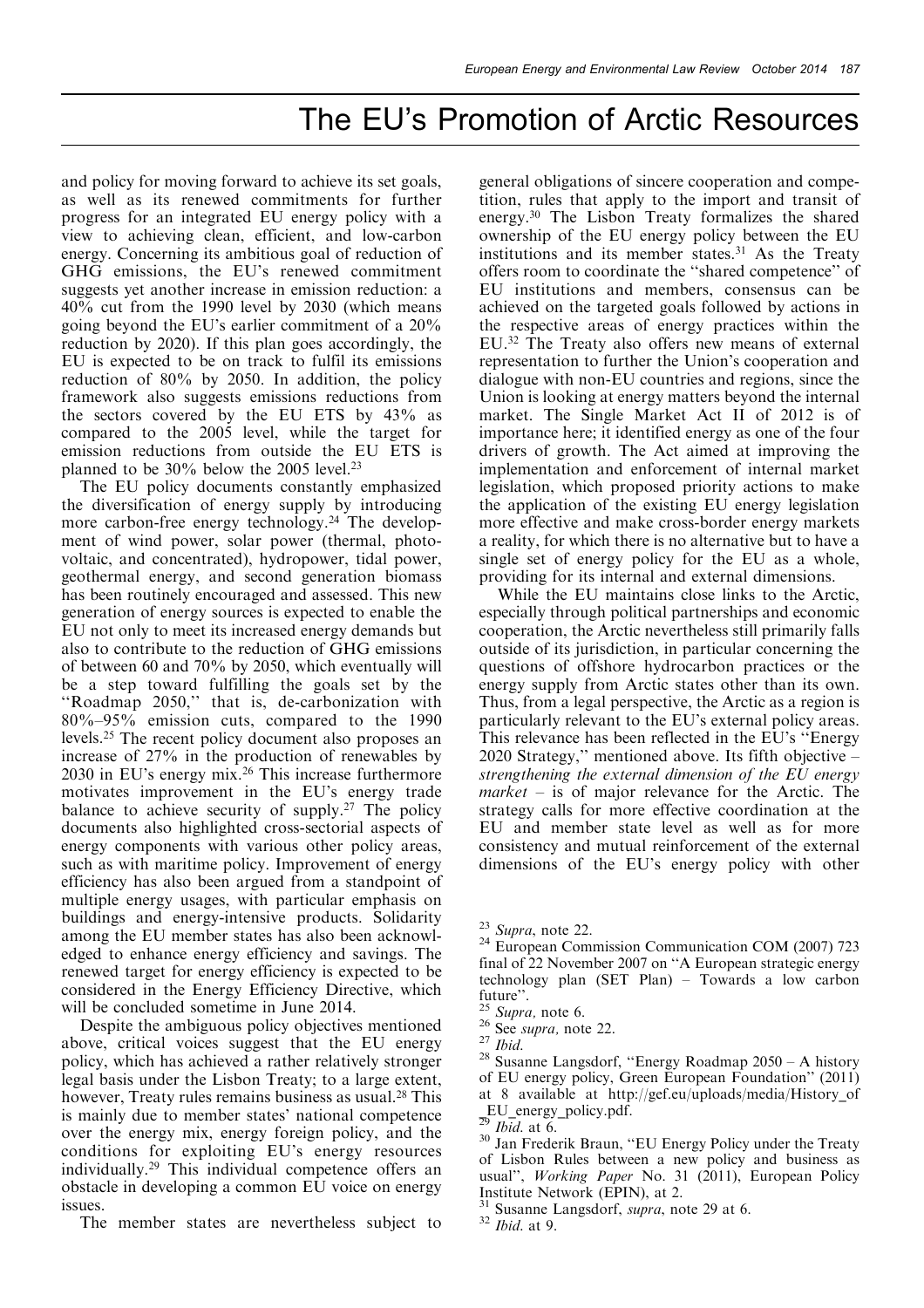external activities of the EU, like that of development, trade, climate and biodiversity, enlargement, Common Foreign and Security Policy, and so forth. Thus, four actions are proposed, whereby Action  $2 -$  the establishment of so-called privileged partnerships with key partners in supply and transit – becomes especially relevant in view of the Arctic region, with Russia and Norway as leading suppliers of crude oil and gas to the EU-27-market. A subsequent communication on international cooperation with external energy suppliers released in September 201133 takes up the emphasized objective. It proposes the following four priorities:

- 1. Building up the external dimension of our internal energy market;
- 2. Strengthening partnerships for secure, safe, sustainable and competitive energy;
- 3. Improving access to sustainable energy for developing countries; and

4. Better promoting EU policies beyond its borders. Subsequent to this communication, in October 2012, the European Parliament and the Council adopted a ``Decision on establishing an information exchange mechanism on intergovernmental agreements between Member States and third countries in the field of  $energy.^{"34}$  This decision - with the objective to increase transparency among the member states and ensure that EU internal market rules and energy security policy goals are respected in such agreements  $-$  came into force in November 2012.

#### III. Development of Arctic Hydrocarbon **Resources**

The Arctic is considered to be a "new frontier" for oil and gas reserves.35 The region has attracted tremendous attention for its huge potential for hydrocarbon resources and its possible development, and this has become an emerging area of focus. The Arctic Climate Impact Assessment (ACIA) Report estimated that there are significant oil and gas reserves in the Arctic marine area and that most of these are located within the jurisdiction of Russia, with additional fields in Canada, Alaska (United States), Greenland (Denmark), and Norway. <sup>36</sup> The USGS found further evidence to this effect, first in 2008 and then again in 2010. The survey suggested that the area north of the Arctic Circle holds approximately 30% of the world's undiscovered gas and 13% of its undiscovered oil and that most of these resources are present in less than 500 meters below sea level.37 It has been further estimated that approximately 84% of the undiscovered oil and gas is located in the offshore Arctic, representing around 90 billion barrels of technically recoverable oil.38 Although the Eurasian side of the Arctic has greater reserves of natural gas, the North American side is more oil-rich; it is estimated to contain approximately 65% of undiscovered Arctic oil

but only 26% of undiscovered Arctic natural gas.39 It is presumed that the remainder of the resources is in the European Arctic, and these are primarily believed to be in the Russian Arctic. Interestingly, 97% of these resources are thought to be within the exclusive jurisdictions of the Arctic coastal states, in other words, within 200 nautical miles of the continental shelves, according to the USGS.40 These estimates, however, are not yet confirmed with exact precision. Extreme climatic conditions, the presence of a thick ice sheet, and remoteness hinder appropriate assessments. Moreover, within the Russian Arctic shelves, exploration has so far been conducted rather poorly. Consequently, we say that the amount of resources currently believed to be available may have been either over or underestimated. Notwithstanding this, the likelihood of there being resource reserves in the Arctic shelves cannot be ignored.

Nevertheless, the point is that none of these resources has been previously tapped, due to harsh climate conditions, inadequate technology, and the presence of polar ice. Due to an estimated increase in the demand of global oil $41$  and, more so, of natural

<sup>34</sup> European Parliament & Council of the European Union Decision No  $994/2012/EU$  of 25 October 2012 on "Establishing an information exchange mechanism on intergovernmental agreements between Member States and third countries in the field of energy".<br> $\frac{35 \text{ } \text{Sog}}{25 \text{ } \text{Sog}}$  for the state of the state of the state of the state of the state of the state of the state of the state

See for example, http://www.theguardian.com/environment /2011/jul/05/oil-supplies-arctic. <sup>36</sup> See ACIA, <sup>a</sup> Warning Arctic: Arctic Climate Impact

Assessment (2004) 44, available at www.amap.no/documents/ download/1057? Also See Bruce C. Forbes and Florian Stammler, "Arctic Climate Change Discourse: the Contrasting Politics of Research Agendas in the West and Russia", *Polar Research* (2009), 28.

Russia", *Polar Research* (2009), 28.<br><sup>37</sup> Gautier D. L. *et al.*, "Assessment of Undiscovered Oil

and Gas in the Arctic'', 324 Science (2009), 1275.<br><sup>38</sup> Bird, J. K. J.., et al "USGS: Circum-Arctic Resource Appraisal: Estimates of undiscovered Oil and Gas North of the Arctic Circle'' (2008), available at http://pubs.usgs.gov/fs/ 2008/3049/fs2008-3049.pdf.

 $39$  Nong Hong, "The energy factor in the Arctic dispute: A pathway to conflict or cooperation?'' 5 Journal of Energy Law and Business (2012) available at http://www.nanhai.org.cn/ include  $lc/upload/UploadFiles/201212112191553324.pdf.$ 

(2012).  $\begin{bmatrix} 2012 \end{bmatrix}$   $\begin{bmatrix} 40 & \text{``Kingdom of Denmark Strategy for the Article 2011} \end{bmatrix}$ 2020'', 14 (Aug. 2011) available at http://ec.europa.eu/ enterprise/policies/raw-materials/files/docs/mss-denmark\_ en.pdf.

<sup>41</sup> The International Energy Agency projects in a current policy scenario as well as in a new policy scenario (with more oil use efficiency and switching to other fuels) an absolute global primary oil uses increase, even if the share of oil in total primary energy demand is expected to decrease.

<sup>&</sup>lt;sup>33</sup> European Commission Communication COM/2011/539 final of  $7$  September 2011 on "On security of energy supply and international cooperation - 'The EU Energy Policy:<br>Engaging with Partners beyond Our Borders'".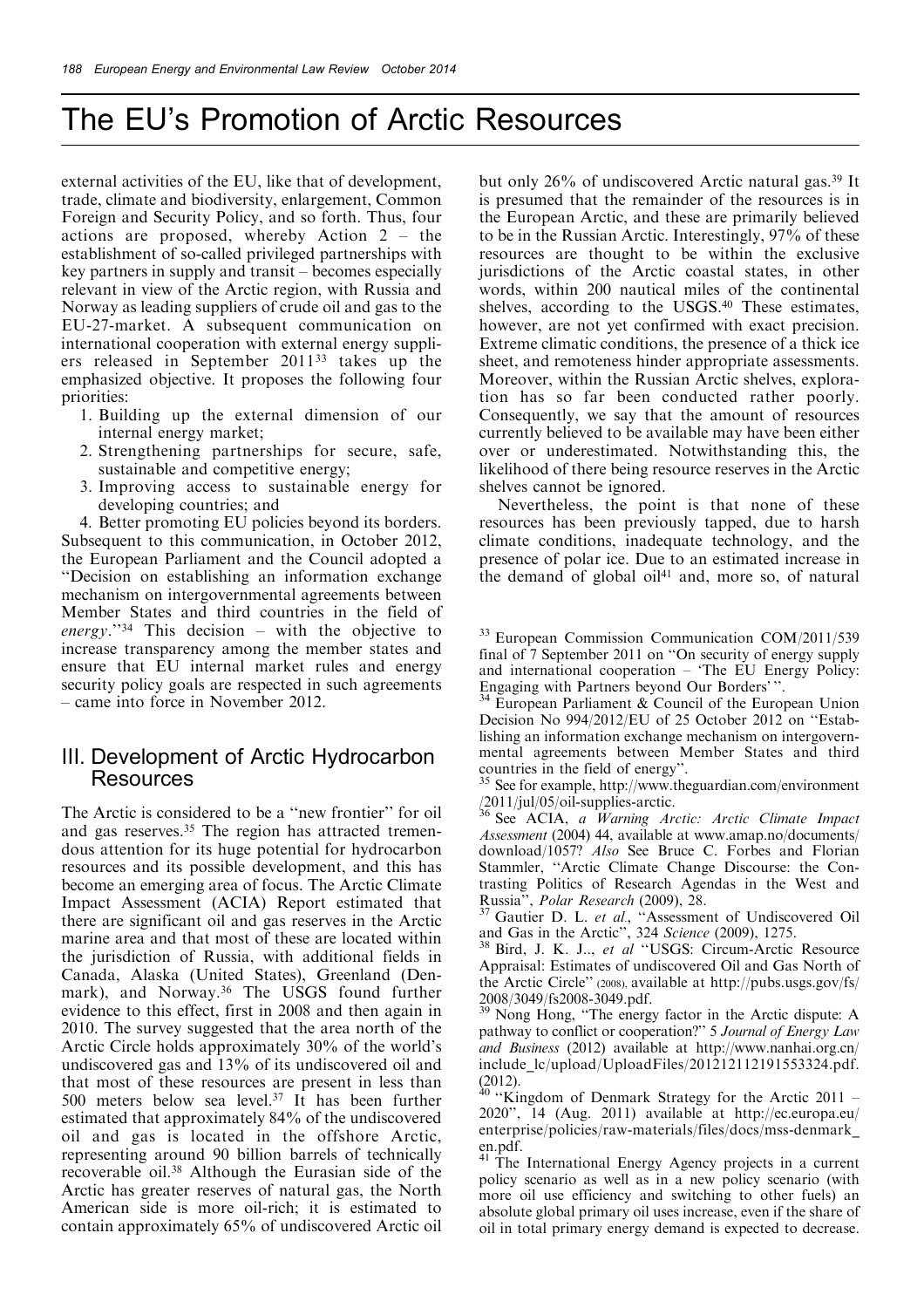gas,42 it is believed that the expansion of hydrocarbon extraction in the Arctic is just a matter of time. In recent years, both energy industries and the Arctic states have found it to be of increasing interest to exploit oil and gas in the region. Indeed, in many areas within the circumpolar north, exploitation of oil and gas is already a major economic driver.43 The exploitation of these resources increasingly becomes a reality as rapid sea ice melt results in greater accessibility to the offshore Arctic. In addition, other motivating factors, such as high oil prices in the world market, advancement of ship design technology and drilling equipment, and regional political stability of the Arctic, contribute to the increasing pace of regional hydrocarbon extraction.44 Thus, current prognoses state that respective investments could reach \$100 billion or more over the next decade, mostly in the mineral sector.45

However, Arctic offshore drilling is relatively more expensive, and the high cost of doing business in the area suggests that only the world's largest oil and gas companies will have the financial, technical, and managerial strength to accomplish the costly and time-consuming projects dictated by the Arctic conditions.46 A short drilling season and possible effects on the Arctic's unique ecosystem also slacken the development of new fields. The Arctic climate and weather will apparently be less predictable as time goes by, as will the ice conditions in the Arctic Ocean. Although the long-term pattern is clear,<sup>47</sup> year to year variations in ice will be great, with some seasons being colder and having more ice than has been "normal" in recent years. Such conditions will have the effect of significantly limiting the possibilities of moving oil and gas operations farther out to sea, even if the ice edge retreats. The industries cannot count on areas that are ice free, and in the case of fixed installations, they will have to prepare for a situation in which the maximum extent of the ice does not differ much from that of today, although the ice will be thinner on average.48 The Arctic development is, therefore, considered to be of greater risk from environmental perspectives. There are four main stages of hydrocarbon development: geological and geophysical survey, exploration, development and production, and decommissioning. Each of these stages also involves various activities along with associated environmental impacts,<sup>49</sup> the possible consequence of which is arguably greater if compared with other areas. Any accidental oil spills or spills occurred during the extraction process may have serious environmental consequences in the Arctic region. Moreover, from the perspective of oil and gas companies, the Arctic hydrocarbon exercise is still in its infancy, as costs for possible environmental mitigation, such as clean-up operations, are expensive, and the process is extremely difficult.

#### IV.EU-Import Rates and Tendencies

The EU is the world's second largest economy. It consumes one fifth of the world's energy, with few reserves of its own,<sup>50</sup> and its energy demand is everincreasing. When counted together, the EU member states are the world's largest energy importer. The EU is currently importing about 55% of its energy supply. This comprises  $84\%$  oil and  $64\%$  natural gas.<sup>51</sup> According to 2011 estimates, the EU's primary energy sources include 24% natural gas, 37% oil, 18% coal, and 12% nuclear.52 A major share of its primary

cont.

IEA, World Energy Outlook 102 (2011) available at http:// www.iea.org/publications/freepublications/publication/ WEO2011\_WEB.pdf.

<sup>42</sup> For natural gas the IEA expects an increase in demand as well as an increase in the share of the TPES in all scenarios.

*Ibid* at 180.<br><sup>43</sup> AMAP, Arctic Oil & Gas (2007), 1 and 17, available at http://www.amap.no/documents/doc/arctic-oil-and-gas-2007/71.

<sup>44</sup> This fear is because of the oil crisis the world faced in October 1973, when the Arab members of the petroleum producing countries announced a ban on oil shipment to the countries supporting Israel in 1973 Arab-Israel war. See ``US Energy Information Administration'', 25th Anniversary of the 1973 Oil Embargo, available at http://www.eia. doe.gov/emeu/25opec/anniversary.html.http://www.eia. doe.gov/emeu/25opec/anniversary.html.<br><sup>45</sup> Chatham House (2012) "Arctic Opening: Opportunity

and Risk in the High North'', p. 18. Available at http:// www.chathamhouse.org/sites/default/files/public/Research/ Energy,%20Environment%20and%20Development/

0412arctic.pdf.<br><sup>46</sup> Nong Hong, *supra* note 40, at 11-12.

 $47$  A recent study by the Arctic Monitoring and Assessment Program (AMAP) suggests that the Arctic Ocean will be seasonally ice-free during the summer within the next thirty to forty years. See AMAP, Snow, Water, Ice and Permafrost in the Arctic (SWIPA) (), available at http://amap.no/swipa/

SWIPA2011ExecutiveSummaryV2.pdf.<br><sup>48</sup> Svein Vigeland Rottem and Arild Moe, "Climate Change in the North and the Role Industry input to Strategic Impact Assessment Barents Region 2030'' (2007), 15

available at http://www.fni.no/doc&pdf/FNI-R0907.pdf.<br><sup>49</sup> Kristin Noelle Casper, "Oil and Gas Development in the Arctic: Softening of Ice Demands Hardening of International Law'', Natural Reserve Journal, Vol. 49 (2009), 832 available at http://lawlibrary.unm.edu/nrj/49/3-4/825- 882.pdf.

<sup>50</sup> European Commission, The European Union explained Energy, Directorate-General for Communication Publica-

tions (2012), p. 3.<br><sup>51</sup> European Commission, *Market Observatory for Energy*, Key Figures, June 2011 available at http://ec.europa.eu/

energy/observatory/eu\_27\_info/doc/key\_figures.pdf. <sup>52</sup> Michael Ratner *et al*, "Europe's Energy Security: Options and Challenges to Natural Gas Supply Diversification'', Congressional Research Service (2013) at 5, available at http://www.fas.org/sgp/crs/row/R42405.pdf.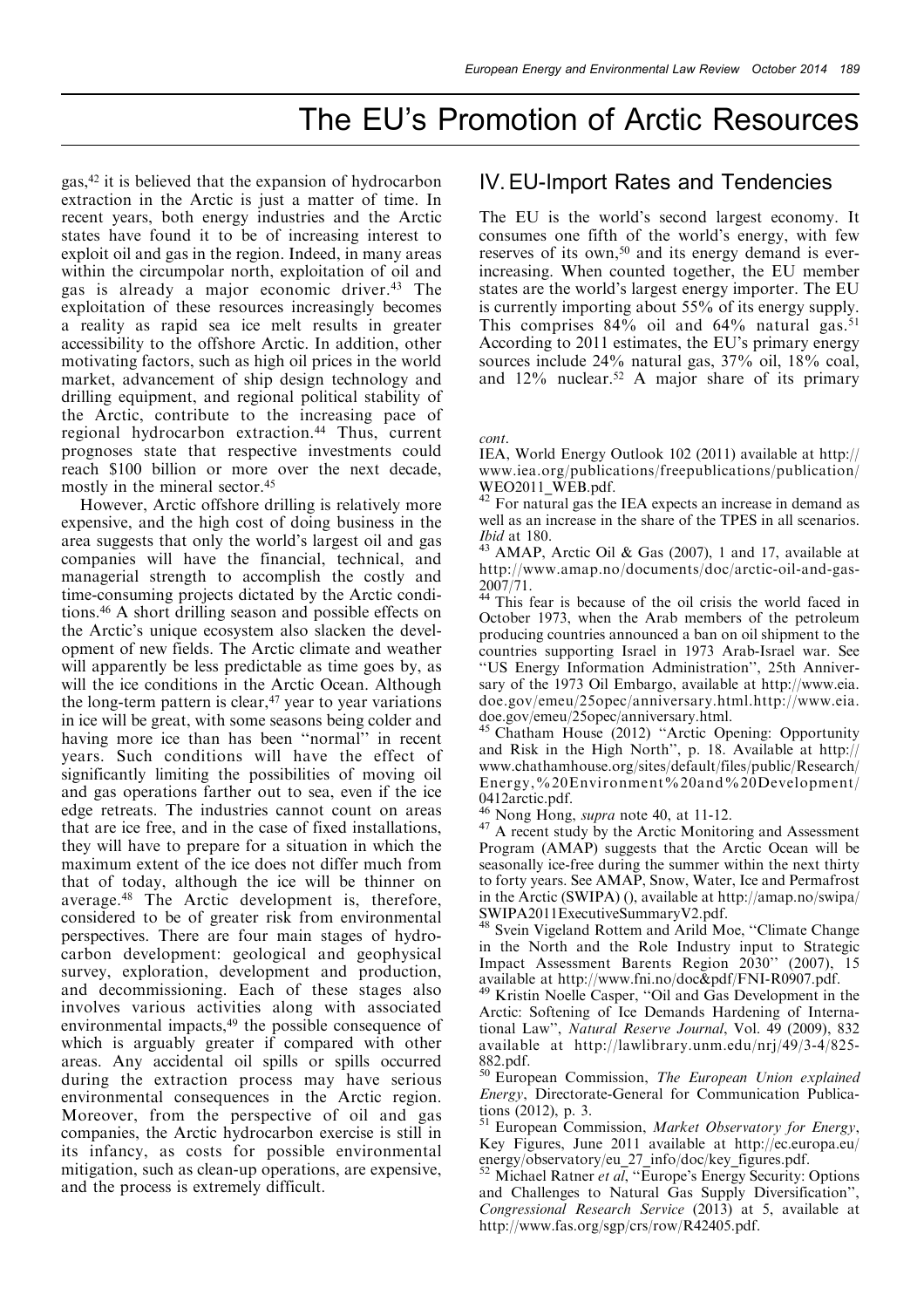energy supply comes from the Arctic, in particular, from Russia and Norway.53 It has been estimated that the imports will grow by approximately  $65-70\%$  over the next 20 years.54 Oil imports to the EU are from Russia/CIS (38%), which has been constantly increasing in the past few years, the Middle East (22%), Norway (15%), North America (14%), and other countries (11%), and clearly shows that a large share of EU consumption is from the Arctic states (Russia, Norway, and North America). According to recent estimates about 30% of the EU's total energy imports come from Russia, which is about 70% of Russia's exports.<sup>55</sup>

The EU apparently relies constantly on the supply of natural gas from Russia. This is also because use of natural gas contributes relatively less to the emission of GHG than other sources, such as coal. To reach its ambitious targets to reduce carbon dioxide and greenhouse gas emissions, the import of natural gas has become a significant issue. It is expected that by 2030, the supply of natural gas in the EU's energy imports will increase to 30% from the present rate of 24%.56 The Commission's forecast suggests an overall import of 80% natural gas demands by 2030, and this is, to a large extent, due to the fact that Germany committed to shutting down its nuclear power plants by 202257 and that some of the EU countries committed to impose possible prohibitions on shale gas development. As a result, there will be further pressure on the imports of natural gas.58 Most of the EU's natural gas imports come from Norway and Russia, which accounted for 35% and 34% of the imports, respectively, in the year 2012. However, Russian natural gas in the EU market is expected to rise even further. Increasingly, Russian and European companies have been developing an extensive infrastructure to transport Russian gas to the European market making EU-Russia relations significant in terms of the natural gas supply.59 Some of the major EU players, for example,  $Germany$  and Italy  $-$  the largest importers of Russian gas  $-$  have negotiated long-term deals with Russia.<sup>60</sup> It has been thus said that the energy resources of the Arctic could continue to constitute a strategic reserve for Europe's energy demands, even though there have been some discussions after the Ukrainian crisis that the EU will probably reduce the Russian energy supply, and the plan for alternative energy production from inside the EU should be developed.61 In the UK, for example, there is a major focus on the fracking of shale gas. However, it will probably take time to develop, and this is not an immediate option. Thus, the EU's dependence on the Russian supply will continue in the near future. Many believe, therefore, that no matter how successful the EU may be in identifying energy supply alternatives, its dependence on Russian energy is likely to continue.<sup>62</sup>

#### V. The EU's Arctic Setting: Investigating Arctic Energy Resources vs. Sustainability

Against the above described background  $-$  the EU's dependency from energy imports to cover its growing demand and the increasing importance of the Arctic region in terms of mineral resource exploration and exploitation  $-$  the EU, on the one hand, has expressed its clear interests in tapping the region's resources. On the other hand, the EU is also keen to demonstrate leadership in environmental standards for extracting industries. In doing so, it has to face responsibility for the highly vulnerable Arctic environment while

<sup>53</sup> Since 2004, more than half of the EU-27's gross inland energy consumption was consumption supplied by net imports. Much of the energy for EU consumption comes from Russia. The EU is especially dependent on import of hard coal, lignite and crude oil. In 2007, almost one third (30.3 %) of the EU-27's imports of crude oil were from Russia; this was higher the rate than seven years earlier. Russia also became the principal supplier of hard coal, its share of EU-27 imports rising from 7.9  $\%$  in 2000 to 22.6  $\%$ by 2007. Almost two thirds (63.6 %) of the EU imports of natural gas in 2007 came from Russia, Norway or Algeria. A similar analysis shows that 64.5 % of EU imports of hard coal were from Russia, South Africa, Australia or Colombia, while 59.5 % of crude oil imports came from Russia, Norway, Libya or Saudi Arabia. The volume of imports from other countries than Russian and Norway remain relatively small. This was notably the case for crude oil imports from Libya and Kazakhstan, coal imports from Indonesia and Ukraine, or natural gas imports from Nigeria and Libya. See European Commission Eurostat, Energy Production and Imports (Aug. 2012) available at http:// epp.eurostat.ec.europa.eu/statistics\_explained/index.php/

Energy\_production\_and\_imports.<br><sup>54</sup> Adele Airoldi, "The European Union and the Arctic Policies and Actions'', Nordic Council of Ministers (2008), 76.

<sup>55</sup> More precisely, 88% of Russia's total oil exports, 70% of its gas exports and 50% of its coal exports. See "EU-Russia Energy Relations'' available at http://ec.europa.eu/energy/

international/bilateral\_cooperation/russia/russia\_en.htm. <sup>56</sup> Eurogas, ``Long Term Outlook for Gas Demand and Supply 2007-2030'', June 5, 2010, p. 5, available at http:// www.eurogas.org/uploaded/Eurogas%20LT%20Outlook %202007-2030\_Final\_251110.pdf. 57<br>
<sup>57</sup> The German Parliament adopted its decision for a nuclear

power phase-out until 2022 on 30 June 2011, available at http://www.welt.de/politik/deutschland/article13460039/

<sup>&</sup>lt;sup>58</sup> See Michael Ratner *et al, supra*, note 53.<br><sup>59</sup> See *ibid.* 60 *Ibid.* 61 ``Ukraine crisis sharpens focus on European shale gas'', March 14 (2014), available at http://www.reuters.com/article/ 2014/03/14/europe-shale-ukraine-idUSL6N0MB1WI2014 0314.

 $62$  See supra, note 53.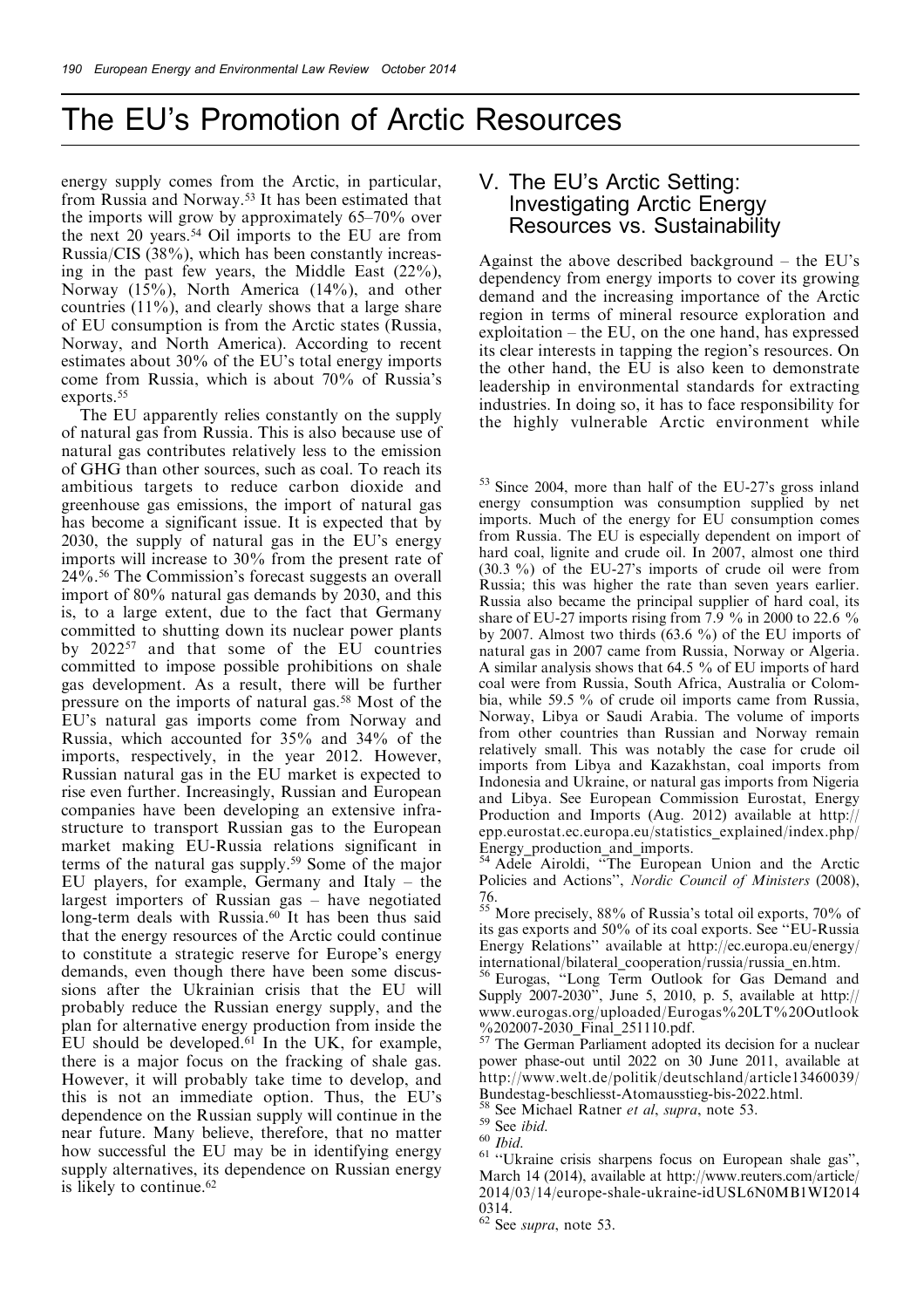investigating in the region's mineral resources. Before dealing with the question of responsibility in more detail, the general relationship of the EU toward the Arctic and the development of a respective policy in terms of energy resources are illustrated in the following.

#### 5.1 The  $EU - an$  Arctic actor?

The Arctic is not a distinctive, uniquely defined region ± neither geographically nor economically nor legally. The same applies to European-Arctic relations: Taking the eight Arctic states as a point of departure, three of them are EU member states - Denmark (Greenland), Finland, and Sweden. However, as Greenland and the Faroe Islands do not belong to the EU, the EU itself has no coastline to the Arctic marine area. On the other hand, Iceland and Norway, as Arctic states, belong to the European Economic Area (EEA) and are therefore considerably impacted by EU law. Furthermore, Russia is the main partner of the EU within the Northern Dimension (ND) initiative, while Canada and the United States are strategic partners of the EU interlinked with each other by several bilateral agreements.

Notwithstanding these links between the EU and the eight Arctic states, EU law directly applies only to three of them, and in the case of Denmark, this application does not cover Greenland and the Faroe Islands. Thus, foreign policy plays an important role. The EU's foreign policy is relatively new and still lacks the supranational structure of other EU policy domains (such as the single market, for instance).<sup>63</sup> Along with this, the constitutional structure of EU international relations law is fragmented.<sup>64</sup> The Lisbon Treaty, in effect since January 1,  $2009 -$ although having introduced new external policy institutions to strengthen the EU's foreign policy coordination and  $consistency - has not principally changed this. More$ over, the main prerequisite to attain a common foreign policy is still lacking. Except for the European Parliament, the "project" of creating a common foreign policy is rarely supported by European institutions. This applies to the European Commission, which is concerned "that it might have to sacrifice competences or prerogatives in the field of external relations," as well as to the Council, which intends to maintain "its institutional set-up by first creating a new Crisis Management and Planning Directorate and then transferring it en bloc to the External Service."<sup>65</sup> A continued lack of political initiative and strategic orientation keeps the EU from securing its position in the world.<sup>66</sup> This deficiency also affects European efforts in formulating an Arctic policy, in general, and in developing a sustainable resource policy, in particular.

Two other factors that affect European Arctic policy are as follows: (1) the relevance and status of the principle of sustainable development within the Treaties establishing the EU themselves, and (2) the

distribution of power and competences between the EU and the member states. As far as sustainable development as a guiding principle of the Treaty on EU (TEU) is concerned, the current preamble to the TEU maintains the reference to sustainable development in more or less the same manner as the previous TEU did. Moreover, Article 3 (3) of the TEU basically reiterates the EU's commitment to sustainable development and a high level of protection and improvement of the quality of the environment. Regarding its relations to the wider world, the EU shall contribute, among others, to "the sustainable development of the Earth.'' The latter objective is particularly important in view of developing states and their role in achieving sustainable development. The international agenda for the EU includes another reference to sustainable development in Title V, containing General Provisions on the Union's External Action. According to Article 21, this action shall "foster the sustainable economic, social and environmental development of developing countries, with the primary aim of eradicating poverty; [and] help develop international measures to preserve and improve the quality of the environment and the sustainable management of global natural resources, in order to ensure sustainable development.'' In this context, the latter clause is particularly relevant to the quality of the environment in Russia and respective management measures, for example (without, however, categorizing Russia as a "developing country").

In relation to the distribution of power between the EU and member states, the Treaty of Lisbon introduced a catalogue of those competences that were formerly distributed over the whole treaty arrangement and have now become concentrated in Articles 2–6 of the TFEU. While the vast majority of policies comes under the heading of shared competences, where both the Union and the member states share the power to legislate and adopt legally binding acts, resource policy as such does not fall completely in one type of competence or the other. It is rather complex and affects almost all sectorial policies within

<sup>&</sup>lt;sup>63</sup> Michael E. Smith, "Toward a Theory of EU Foreign Policy-Making. Multi-Level Governance, Domestic Politics, and National Adaptation to Europe's Common Foreign and Security Policy", Journal of European Public Policy 11

<sup>(4) (2011), 740.&</sup>lt;br> $64$  Paul P. Craig & Gráinne De Burca, *EU Law: Text, Cases and Materials*, (4 ed., 2004) Oxford: University Press, 169. <sup>65</sup> Dieter Mahncke, "Post-modern Diplomacy: Can EU Foreign Policy Make a Difference in World Politics?'', EU Diplomacy Papers <sup>4</sup> (2011), College of Europe, at 4, 5. <sup>66</sup> Annegret Bendiek & Ronja Kempin, ``Europe's Foreign

and Security Policy Adrift: Strengthening the Role of the EU-3'', German Institute for International and Security Affairs (SWP) Comments (2011), at 1, available at http://www.swpberlin.org/fileadmin/contents/products/comments/2011 C39\_bdk\_kmp\_ks.pdf.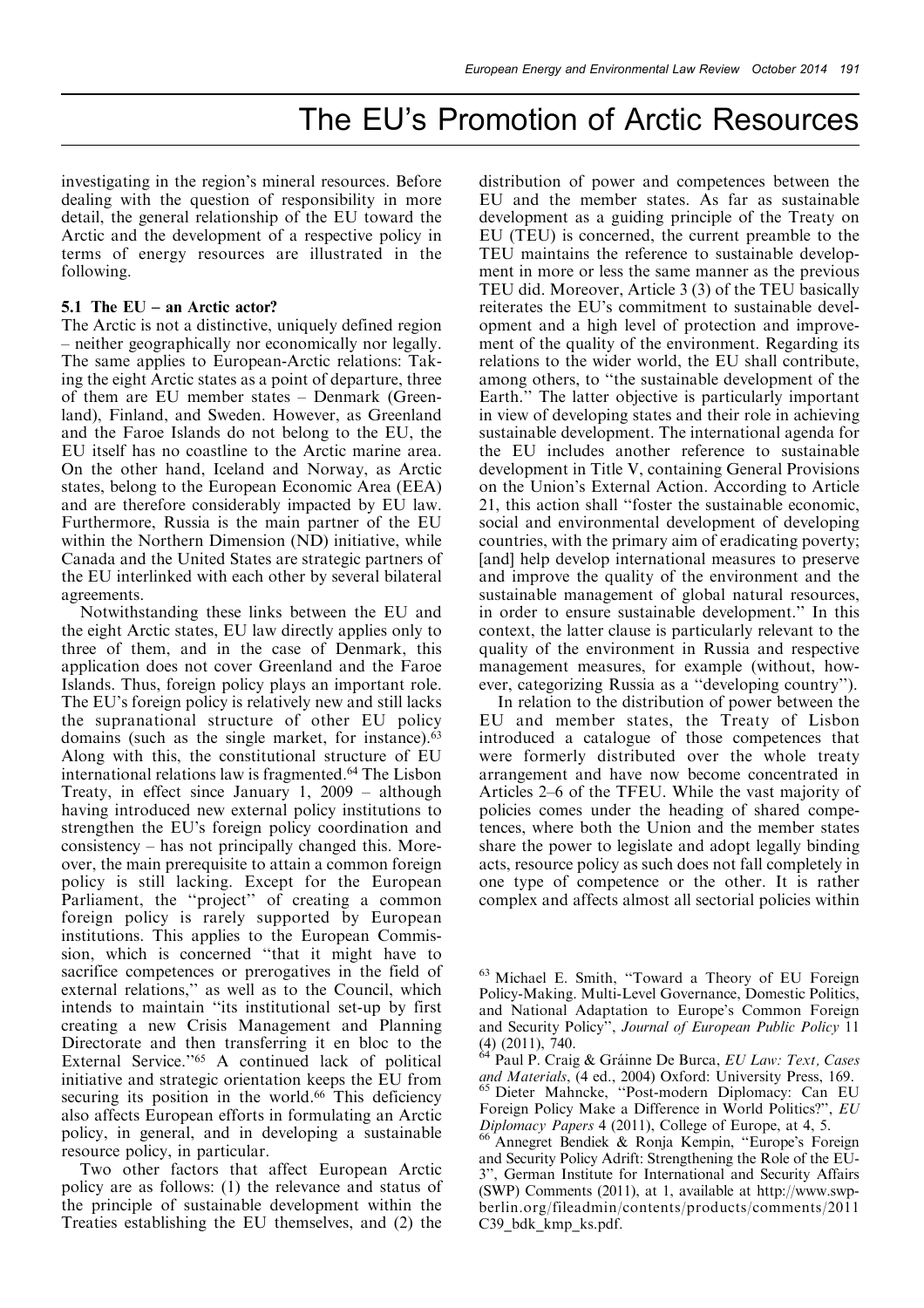the EU. <sup>67</sup> Due to this complexity, difficulties in defining boundaries between the competencies of the EU and member states might arise in particular cases. To sum up these legal aspects, it is important to consider that when assessing European resource policy, the policy area of access to and supply of natural resources is not consistently regulated in the EU's regulation framework. This patchwork of regulation makes European activities in the area of resource policy difficult to handle and, in particular, difficult to coordinate coherently. Additional difficulties impede EU activities by the lack of a strong and coherent foreign policy.

#### 5.2 Development of the EU's objective of promoting sustainable use of Arctic resources

In the past, European interests in Arctic resources were not regarded as significant enough to be developed in a systematic and coordinated manner. This has changed after summer 2007 when a Russian flag on the seabed below the North Pole was planted and when, due to climate change, increased accessibility to the region's resources started to be predicted. In March 2008, the High Representative and the European Commission issued a policy paper to the European Council with the title Climate Change and International Security. $68$  In this paper, European interests toward Arctic trade and resources were explicitly addressed, along with security and geostrategic dynamics.

In light of the then increasing "race" for Arctic natural resources, especially for mineral resources such as hydrocarbons, the European Parliament, in a resolution on "Arctic Governance" in October 2008, expressed its concerns about this competition and its possible consequences for the EU's security and international stability.69 The Parliament called on the Commission to address "options for a future crossborder political or legal structure that could provide for the environmental protection and sustainable orderly development of the region or mediate political disagreement over resources.''70

Subsequently, the Commission issued its communication entitled The European Union and the Arctic *Region* in November  $2008<sup>71</sup>$  – the most far-reaching and comprehensive EU strategic document on Arctic policies to date. According to this communication, the promotion of sustainable use of Arctic resources has been set out as one of three main objectives. The Commission's communication went clearly beyond the previous Parliament's resolution by including natural resource exploitation in the development of an EU Arctic policy. It also addressed the EU's interests in securing an energy supply. Accordingly, the EU, under this objective, should support the exploitation of Arctic hydrocarbon resources while fully respecting strict environmental standards. In this context, four proposals for action were suggested, including the strengthening of long-term cooperation (particularly

with Norway and the Russian Federation), the pressing for the introduction of binding international standards, and promoting further research and development in offshore technology and infrastructures.

Special attention to the handling of Arctic mineral resources was drawn in March 2009, when six groups of Parliamentarians tabled a motion for a resolution on an international treaty for the protection of the Arctic. <sup>72</sup> Therein, the respective members of the European Parliament (MEPs) called explicitly on the Commission and the Council ``to work towards establishing a moratorium on the exploitation of geological resources in the Arctic for a period of 50 years [in analogy with the Antarctic Treaty and its Environmental Protocol, Article 7] pending fresh scientific studies.'' Despite the fact that the necessary majority for such a resolution was beyond reach, this motion, and the following debate in the plenary session, clearly indicated that opinions on the use of Arctic mineral resources varied not only between the European institutions themselves (Council, Commission, Parliament) but also between members of each of these institutions, as in this case, the  $MEPs$  – reaching from a comprehensive moratorium on mineral resource exploitation to an open access to these resources and support for their exploitation.

In its *Conclusion on Arctic issues* of December 200973 (Council of the European Union 2009), the Council welcomed "the gradual formulation of a policy on Arctic issues to address EU interests and responsibilities, while recognizing Member States' legitimate interests and rights in the Arctic.'' These conclusions also explicitly mention the region's new possibilities for natural resource extraction linked to the melting sea ice and other climate change impacts. Accordingly, an EU policy on Arctic issues should be based not only on "sustainable" but also on "responsible, [. . .] and cautious action.'' To take a next step toward the formulation of an overarching approach to EU policy on Arctic issues, the Council recognized

 $73$  Council of the European Union Conclusions of 8 December 2009 on "Arctic Issues".

<sup>67</sup> For a more detailed picture on the EUs competencies towards the Arctic, See Timo Koivurova et al., "The present and future competence of the European Union in the Arctic", *Polar Record* 48 (4) (2010) at  $361 - 371$ .

<sup>&</sup>lt;sup>68</sup> European Commission & High Representative Paper  $S113/08$  of 14 March 2008 on "Climate Change and International Security".

<sup>&</sup>lt;sup>69</sup> European Parliament Resolution P6\_TA (2008)0474 of 9

October 2008 on "Arctic Governance".<br><sup>70</sup> *Ibid*, para 7 (d).<br><sup>71</sup> European Commission Communication COM/2008/0763 final of  $20$  November  $2008$  on "The European Union and

the Arctic Region''. <sup>72</sup> European Parliament Joint Motion for <sup>a</sup> Resolution RC B6 0163/2009 of 30 March 2009 on "The International Treaty for the Protection of the Arctic".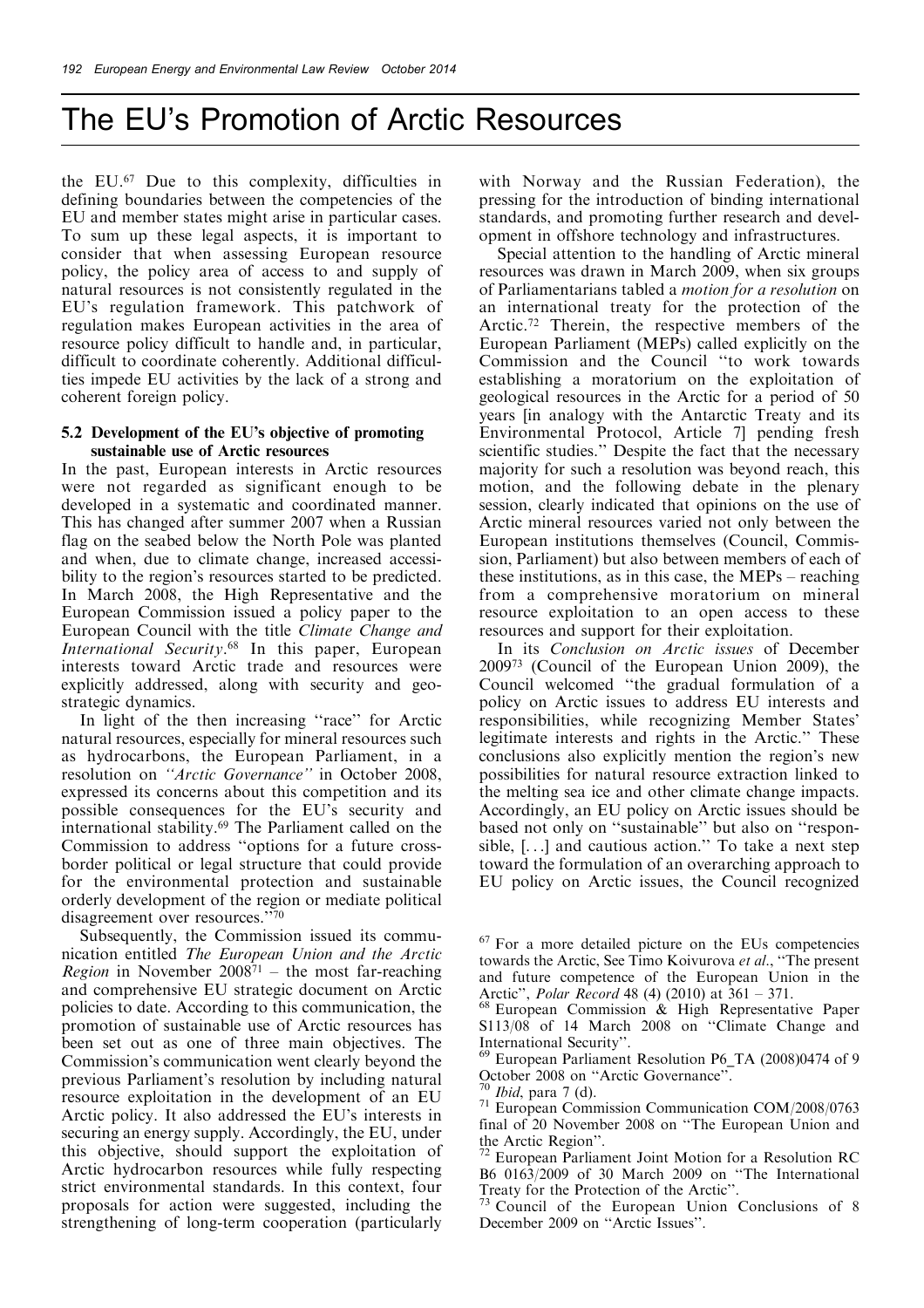``that EU policies on natural resource management that impact on the Arctic should be formulated in close dialogue with Arctic states and local communities and take into account the importance of sustainable management of all natural resources in that region.''

In March 2010, a debate on Arctic issues was held in the European Parliament, involving a statement of the High Representative for Foreign Affairs and Security Policy confirming the EU's political and economic interests in the Arctic. Regarding the usage of Arctic natural resources, the representative concluded "that Arctic resources should only be accessed and exploited when we [the EU] have the highest environmental and safety standards and when they are fully respected."74 Although the discussion at this occasion showed again that opinions of MEPs still varied between representatives who called for a moratorium on the exploitation of fossil resources<sup>75</sup> and others who urged that the Arctic be left to those countries who are directly involved in the region, with the EU staying on the side-lines,76 a majority of speakers from different political groups stressed the need for better coordination and consistency of European efforts.

On January 20, 2011, a further step in defining European interests toward the Arctic was made, when the European Parliament adopted a "Resolution on a sustainable EU policy for the High North.'77 Despite the fact that the title of the basic report and the finally adopted resolution referred to the "High North" and not the Arctic as such (as previous EU documents did), a clear emphasis has been drawn on the region's natural resources. This became evident by highlighting the region's importance for securing the supply of resources and energy needed for the population and industries in Europe. In the followed plenary debate, criticism was raised that a shift from environmental protection to security of energy supply and natural resource use has occurred in the Parliament's attention toward the region. Instead of focusing on a more coherent approach to protect the Arctic environment and balancing this objective with the sustainable use of the region's natural resources  $-\text{ all }$  the more as ``sustainability'' has been stressed in the title itself of the resolution – neither concrete measures nor effective strategies were outlined by the report.<sup>78</sup>

With a one-year delay, a Commission's progress report  $-\text{ in the form of a communication issued by the}$ Commission and the High Representative and entitled Developing a European Union Policy towards the Arctic Region: progress since  $2008$  and next steps – was released in June 2012. While reviewing and summarizing the activities the EU has undertaken toward the Arctic since 2008, part one of the communication sets out further steps for the EU's future engagement in the Arctic. Regarding the declared goal of promoting sustainable management and the use of Arctic resources, the communication proposed to

± develop environmentally friendly, low-risk tech-

nologies that could be used by extractive industries in view of increasing mining and oil extraction activities, containing also a proposal for a Regulation on the safety of offshore oil and gas prospection, exploration and production activities;

- ± strengthen partnership between EU and Greenland that allows for an enhanced dialogue on natural resources in order to share know-how and experience; and
- ± to build stable and long-term partnerships with major suppliers of energy and raw materials for the EU-market such as Canada, Norway, the Russian Federation, the US and other relevant partners.79

The issue of oil and gas exploration reached a new momentum when the European Parliament issued a ``Resolution on the EU Strategy for the Arctic'' in March 2014.<sup>80</sup> In this resolution, the Parliament drew ``attention to the fact that energy security is closely related to climate change" and considered "that energy security must be improved by reducing the EU's dependence on fossil fuels.'' <sup>81</sup> In the same context, it highlighted "the fact that the transformation of the Arctic represents one major effect of climate change on EU security [and stressed] the need to address this risk multiplier through a reinforced EU strategy for the Arctic, and through an enhanced policy of EU-generated renewable energies and energy efficiency that significantly reduces the Union's reliance on external sources and thereby improves its security position."<sup>82</sup> Regarding oil and gas exploration in the Arctic, the Parliament reiterated that serious environmental concerns relating to the Arctic waters require special attention to ensure environmental protection of the Arctic and called on EU and EEA

<sup>&</sup>lt;sup>74</sup> European Parliament Debate of 10 March 2010 on "EU policy on Arctic issues''. The statements of the High Representative for Foreign Affairs and Security Policy and of other Members of the European Parliament (MEPs), here Satu Hassi & Anna Rosbach, are available at http:// www.europarl.europa.eu/sides/getDoc.do?pubRef =  $-$ //EP//  $TEXT+CRE+20100310+ITEM-011+DOC+XML+V0/7$ 

EN.<br><sup>75</sup> Ibid, MEP Satu Hassi.<br><sup>76</sup> Ibid, MEP Anna Rosbach.<br><sup>77</sup> European Parliament Resolution P7\_TA (2011)0024 of 20 January 2011 on "A sustainable EU policy for the High North".<br><sup>78</sup> *Ibid*, explanations of votes.

<sup>&</sup>lt;sup>79</sup> European Commission & High Representative Joint Communication JOIN (2012) 19 final of 26 June 2012 on "Developing a European Union Policy towards the Arctic Region: progress since 2008 and next steps".

<sup>&</sup>lt;sup>80</sup> European Parliament Resolution RC-B7-0228/2014 of 12 March 2014 on "The EU Strategy for the Arctic".<br><sup>81</sup> Ibid, para 37. <sup>82</sup> Ibid.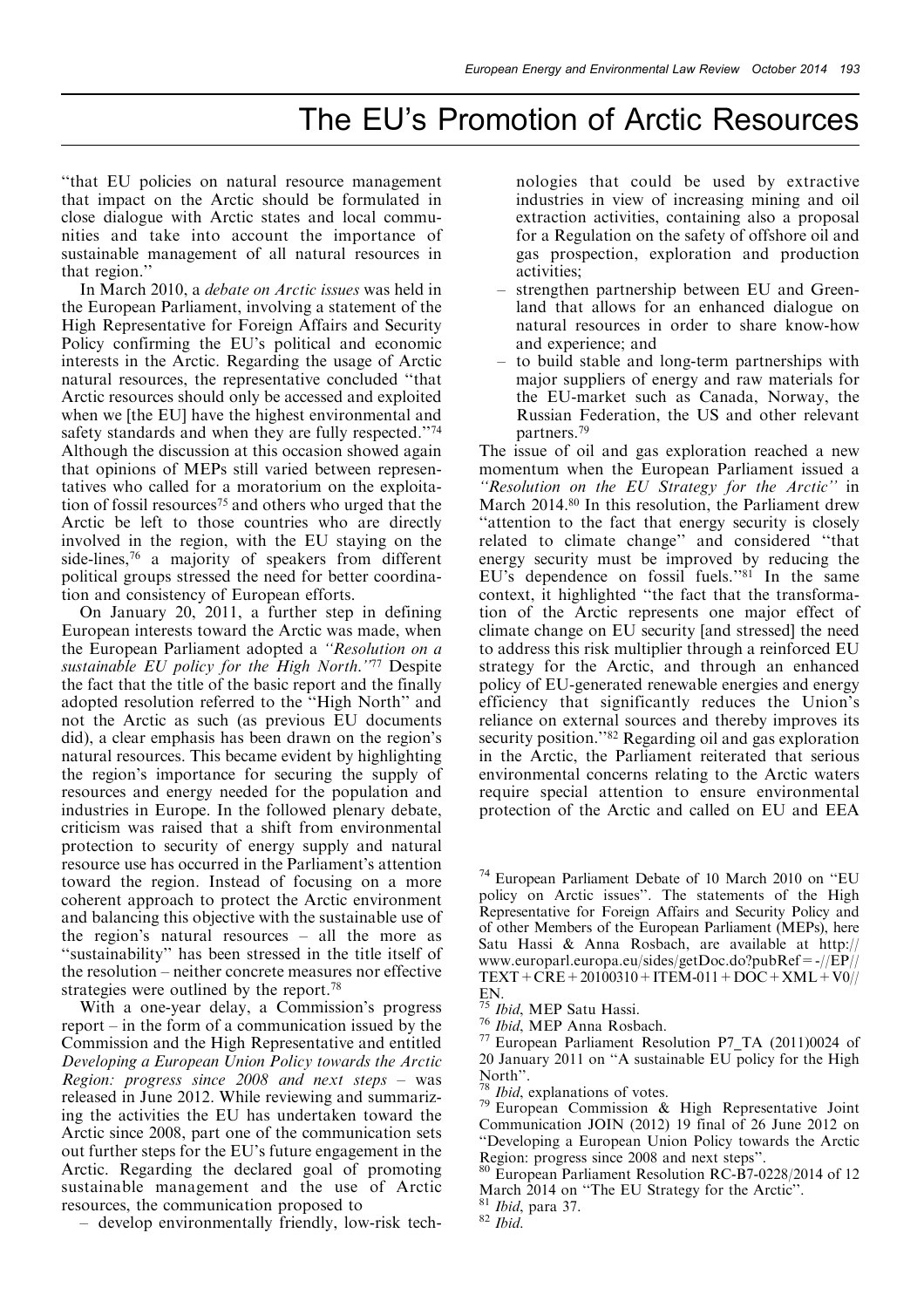member states to assess the financial capacity of applicants to cover all liabilities potentially deriving from offshore oil and gas activities in the Arctic.83 Differing from a respective motion for a resolution, previously tabled on behalf of the Verts/ALE Group,84 the adopted resolution has not addressed the problem of whether adequate clean-up opportunities for oil spills in icy conditions exist,<sup>85</sup> but it encouraged investment in cold-climate expertise and relevant environment-friendly technologies.<sup>86</sup> In terms of environmental protection, the mentioned motion for a resolution additionally called for the launch of an international debate on environmental governance and better environmental protection of the Arctic, as well as for the establishment of a global sanctuary in waters outside the Exclusive Economic Zones (EEZ) of the Arctic coastal states to be agreed on and respected by both Arctic and non-Arctic countries.87 Last but not least, Parliament's adopted resolution appeared also more moderate in terms of environmental concerns, raised by the Greens in regard to intensified oil exploration and inadequate environmental standards in waters around Greenland, and it asked instead for opportunities to "contribute to and assist in the sustainable development of Greenland so that both environmental concerns and the need for economic development are taken into account.''88 In a nutshell, Parliament's recent resolution, although emphasizing the serious environmental concerns related to oil and gas exploration in the Arctic at several occasions, follows, however, more or less the same cadence as expressed in its resolution of January 2011, mentioned above, by focusing on sustainable development for the High North.

The Council's recent communication entitled 'Conclusions on developing a European Union Policy towards the Arctic Region, adopted two months later, follows this line by addressing the challenge of sustainable development in a prudent and responsible manner.<sup>89</sup> In the context of the EU's support for the protection of the Arctic environment, the EU's policies in regard to climate change and air pollutants, including black carbons, are especially emphasized.90

Summarizing the described development of the EU's objective toward promoting the use of Arctic natural resources in a sustainable way, it can be concluded that the EU has recognized the increasing importance the Arctic plays in the EU, especially in terms of its economic and geostrategic role. Accordingly, it has set out a range of specific steps to take advantage of the opportunities the Arctic offers while safeguarding the region's environment. However, the agenda and priority setting in this development did not always occur in a coordinated and systematic manner, and the emphasis changed from a strong focus on environmental issues to prioritizing the safeguarding of access and supply of mineral resources. Moreover, the latest statements underline the EU's political intention to reduce its reliance on external energy resources by stressing, at the same time, its efforts toward renewable energies and improvement of energy efficiency.91

In contrast to the general development of the EU's policy objective toward Arctic mineral resources, the following section addresses specific measures the EU has undertaken to achieve its goal of promoting sustainable use of Arctic resources.

#### 5.3 The EU's efforts to promote sustainable use of Arctic hydrocarbons

Sustainable development is, as mentioned above, set out in the TEU as a guiding principle as well as an overarching goal of the EU, in particular as it applies also to the EU's external actions. Apart from its climate change and environmental policies, the EU has started to integrate the sustainable dimension in other policy fields, as was underlined in its 2009 Review of the EU Sustainable Strategy.<sup>92</sup> The promotion of

<sup>85</sup> Ibid, para Q of the Motion for a Resolution acknowledges that "there are no technologies currently available to adequately clean up oil spills in icy conditions".<br>
<sup>86</sup> Supra, note 81, para 30.<br>
<sup>87</sup> Supra, note 85, paras 25 and 26. In a Press Release of 12

March 2014, Greenpeace referred to this call for a protected area around the North Pole, although falsely cited as part of the adopted Parliament's resolution; available at http:// www.greenpeace.org/canada/Global/canada/pr/2014/03/ EU Parliament resolution calls for Arctic sanctuary around\_North\_Pole.pdf.<br><sup>88</sup> Supra, note 81, para 56.

89 Council of the European Union Conclusions of 12 Mai 2014 on "A EU Policy towards the Arctic", available at http://www.consilium.europa.eu/uedocs/cms\_data/docs/<br>pressdata/EN/foraff/142554.pdf.<br><sup>90</sup>*Ibid.* 

<sup>91</sup> Although in practice, this political intention becomes rather undermined by current factual developments towards closer binding agreements between western energy corporations with the Russian energy giant Gazprom; such as present negotiations, for example, between the Austrian oil and gas company OMV with Gazprom towards the transfer of around a quarter of shares in gas trading at the Central European Gas Hub AG; or the transfer of shares in gas supply and storage from Dutch (WINZ and Wintershall Services) and German energy companies (Wingas und WIEH) to Gazprom, authorized by the EU-Commission at the end of 2013. See Berliner Zeitung, Gazprom als Geschäftspartner, 26 May 2014 at 9. As regards the Commission's approval, See http://europa.eu/rapid/press-

release\_IP-13-1207\_en.htm. <br><sup>92</sup> European Commission Communication COM/2009/400 final of 24 July 2009 on "Mainstreaming sustainable development into EU policies: 2009 Review of the European Union Strategy for Sustainable Development''.

 $83$  *Ibid*, para 15.<br> $84$  European Parliament Motion for a Resolution, MEPs on behalf of the Verts/ALE Group of 5 March 2014 on "The EU strategy for the Arctic'', available at http://www.europarl. europa.eu/sides/getDoc.do?pubRef = -//EP//NONSGML<br>+ MOTION + B7-2014-0228 + 0 + DOC + PDF + V0//EN.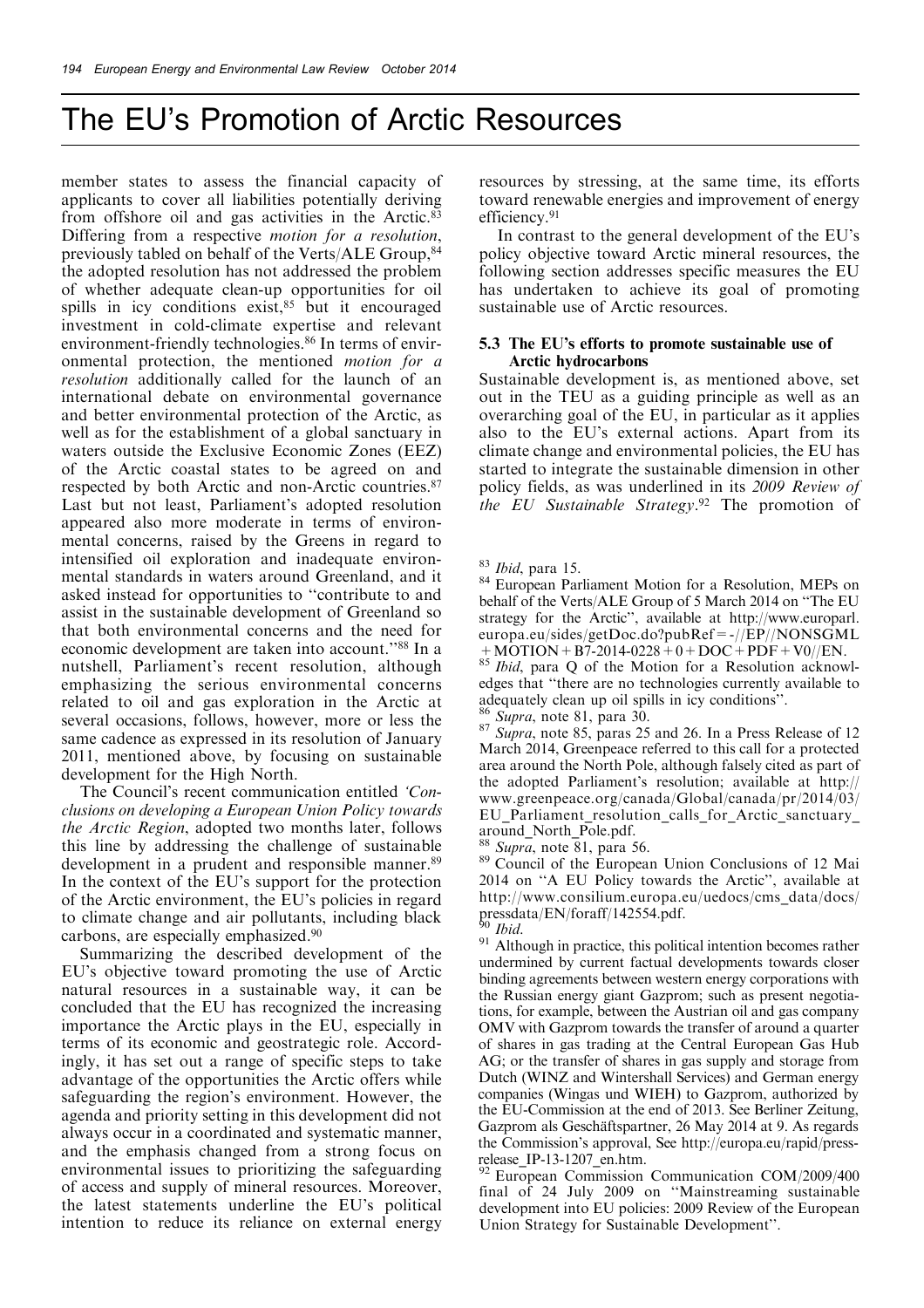sustainable use of Arctic resources is one of three main objectives outlined by the Commission's communication entitled The European Union and the Arctic Region of November 2008. According to this objective, "the exploitation of Arctic hydrocarbon resources should be provided in full respect of strict environmental standards taking into account the particular vulnerability of the Arctic.''93 Thus, a deeper look into EU activities concerning mineral resource exploitation, especially those of hydrocarbon resources, is discussed in the following section. As mentioned, the European energy policy is based on its Energy 2020 Strategy, which calls for not only an effective coordination between the EU and member states but also a consistent and mutually reinforced external dimension with other external activities of the EU.

Better coordination and consistency within the external dimension of the EU energy policy also play an important role as illustrated, for example, by the Commission's proposal to set up an information exchange mechanism on intergovernmental agreements between member states and third countries in the field of energy or to establish a Strategic Group for International Energy Cooperation, composed of representatives of member states and relevant EU services, to achieve a more coherent approach by the EU and its member states.<sup>94</sup> As far as the Arctic is concerned, the communication explicitly refers to this region as holding a significant potential not only to boost the EU's energy supply but also to contribute to its diversification. Russia and Norway, as the EU's main hydrocarbon suppliers, are especially mentioned under priority  $2 -$  Strengthening partnerships for secure, safe, sustainable and competitive energy  $-\text{where}$ the existing partnerships with both countries should be enhanced and extended.<sup>95</sup> In October 2012, the decision adopted by the European Parliament and the Commission  $-$  Decision on establishing an information exchange mechanism on intergovernmental agreements between Member States and third countries in the field of energy  $-\neq$  ensures the objective to increase transparency in EU internal market rules and energy security policy goals.

Referring to the question of sustainability, flanking environmental protection measures in connection with resource extraction is of particular interest. Especially when it comes to oil and gas extraction, exploration, development, and production, activities are generally accompanied by considerable, and often grave, direct and indirect impacts on the environment. Regarding oil and gas activities in the Arctic, oil spills in particular are considered the largest threat in the marine environment."<sup>96</sup> Arctic oil spills  $-$  as occurred in the Exxon Valdez accident in 1989 or at pipeline leaks in the Komi Republic and the Alaskan North Slope pipeline in 1994 and  $2006 -$  have clearly demonstrated the challenges in providing clean-up measures and environmental rehabilitation, along with those that affect local economies. The oil spill in the

Gulf of Mexico in 2010, although it did not happen in Arctic waters, raised again questions for environmental sustainability of offshore extraction in this region.

The EU, for its part, has also reacted to related concerns: With an October 2010 communication entitled Facing the challenge of the safety of offshore oil and gas activities, the Commission envisaged a new legal framework for offshore exploration and production activities in Europe that would aim at new, EUwide standards, including criteria for granting drilling permits, controls of the rigs, and safety control mechanisms.97 Although applying to European member states only, the Arctic is also mentioned in this communication "due to its particularly sensitive natural environment, harsh climate and significant unexplored hydrocarbon reserves.'' In this direction, the communication pledges for the introduction of binding international rules or benchmarks, building inter alia on the guidelines of the Arctic Council Offshore Oil and Gas Guidelines of 2009. Furthermore, contacts with Arctic states are essential.

One year later, after further assessment of the member states' offshore regulatory systems and consultations with relevant stakeholders, the Commission submitted a *"Proposal for a Regulation of the* European Parliament and of the Council on safety of offshore oil and gas prospection, exploration and production activities'' in October 2011.98 This proposal goes further than the existing regime insofar as it proposes to extend EU environmental liability legislation to cover damage to all EU offshore waters and to impose general safety-related obligations that are potentially more stringent than those previously imposed, thus resulting in changes in the licensing process. The Arctic region, again, is especially referred to in this proposal, as serious environmental concerns relating to its waters require special attention to ensure the environmental protection of the Arctic in relation to any offshore activities, including exploration.

However, opinions on offshore drilling are divided within the EU. Previous voices still renewed calls for a moratorium on new offshore oil drilling off EU shores. In July 2011, Diana Wallis, vice president of the European Parliament with special responsibility

 $^{93}$  Supra, note 72.<br><sup>94</sup> See therefore especially European Commission Communication at *supra*, note 34. <sup>95</sup> *Ibid.* 96 *Supra*, note 44 at vi. 97 European Commission Communication COM (2010) 560

final of  $12$  October 2010 on "Facing the challenge of the safety of offshore oil and gas activities".

<sup>&</sup>lt;sup>98</sup> European Commission Proposal for a Regulation COM  $(2011)$  688 final of 27 October 2011 on "A Regulation of the European Parliament and of the Council on safety of offshore oil and gas prospection, exploration and production activities''.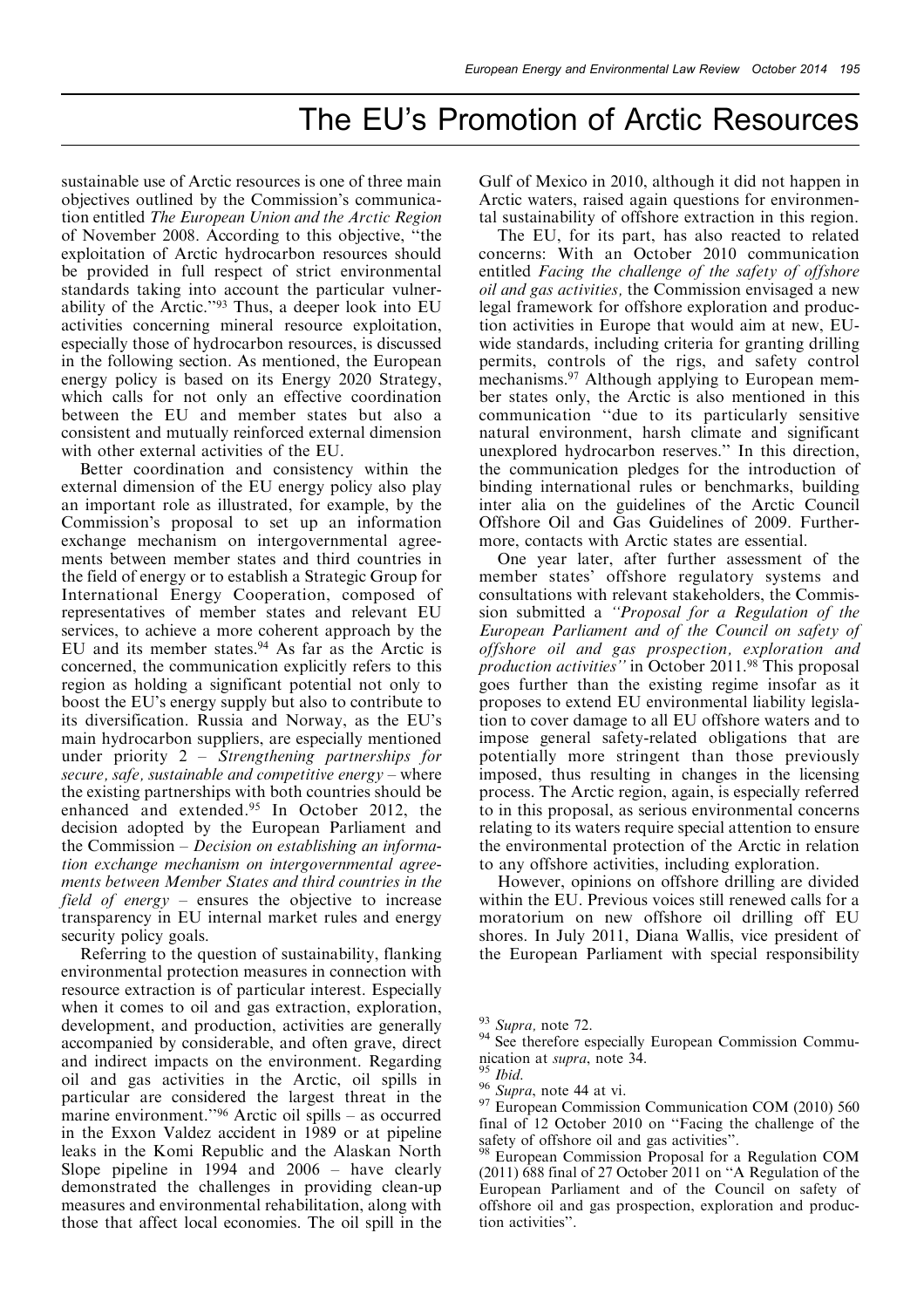for the Arctic and the High North, urged, together with her colleague Fiona Hall from the Liberal Democrat European Parliamentary Party (LDEPP), a special regime for any offshore oil and gas operations in the Arctic.99 In September 2012, the Parliament's Environmental Committee voted in its Opinion on the Commission's proposal ``that Member States should refrain from authorizing offshore activities as long as effective response to any accident cannot be guaranteed.''100 However, there is a strong lobby that opposes more stringent and EU-wide applicable safety regulations, especially promoted by the UK and Scottish governments as well as by their oil and gas industries. The European Parliament's Industry Committee, in a key vote in October 2012, rejected any attempts to introduce a moratorium on oil and gas drilling in the Arctic.101 The committee also approved a "directive" instead of a legally binding ``regulation,'' with the consequence that member states would have room for implementation and thus for continuing to maintain different standards for operating oil and gas activities in the EU. After following negotiations with the Council, both the European Parliament and the Council achieved an agreement on February 21, 2013, which resumes the status of October 2012, including the legal instrument of a "directive."<sup>102</sup> Thus, offshore drilling will remain a national competence in future, but member states must demand specific information from companies planning to drill in European waters. From an environmental point of view, criticism has been raised about the weakened stringency of required safety rules as well as the non-entitlement of the European Maritime and Safety Agency (EMSA) with overall supervisory power.

The directive was finally adopted in June 2013.<sup>103</sup> According to the previously achieved agreement between both European institutions, the European Parliament and the Council, the directive kept the competence for issuing licences for offshore drilling activities within member states' authorities and emphasized their independence and objectivity.104 Progressively, the directive contains comprehensive obligations for preparing and carrying out offshore oil and gas operations, including, among others, an accident prevention policy, a safety and environmental management system, a report on major hazards, and an internal emergency response plan.105 The directive recognizes that "the serious environmental concerns relating to the Arctic waters require special attention to ensure the environmental protection of the Arctic in relation to any offshore oil and gas operation, including exploration, taking into account the risk of major accidents and the need for effective response.'' 106 In the same context, member states, who are members of the Arctic Council, are encouraged to actively promote the highest standards with regard to environmental safety in this vulnerable and unique ecosystem. 107 However, with respect to legally binding obligations

toward offshore drilling, the directive remains weak by merely stating that the "Commission shall promote high safety standards for offshore oil and gas operations at international level [sic] in relevant global and regional fora, including those relating to Arctic waters.'' 108

Summarizing the EU measures for Arctic oil and gas resources, it can be stated that the region is especially recognized for boosting the EU's energy supply and contributing to its diversification. This, in particular, applies to Russia and Norway as the major suppliers for oil and gas to the EU-28 market. In this context, last political statements indicate, however, a clear tendency to reduce the EU's reliance on external energy resources, and instead, to increase its efforts towards renewable energies and improvement of energy efficiency. Moreover, it can be observed that the EU is also aware of the particular sensitivity and vulnerability of the Arctic environment, especially in connection with the exploration of oil and gas. With the directive of June 2013 on the safety of offshore oil and gas activities, the EU has introduced a new preparation and reporting system for operators in this field, which also includes the preparation of emergency response plans. And although the new rules will only cover European territories (because the EU has no coastline to the Arctic marine area and thus no jurisdiction over it), they encourage European operators to apply the same policies for preventing major accidents overseas.

<sup>99</sup> Diana Wallis, "Diana calls for a special regime in the Arctic for oil drilling'', 12 July 2011, available at http:// dianawallismep.org.uk/en/article/2011/499803/diana-callsfor-special-regime-in-the-arctic-for-oil-drilling.<br><sup>100</sup> European Parliament Environmental Committee Opi-

nion  $2011/0309$  (COD) of 24 September 2012 on "The proposal for a regulation of the European Parliament and the Council on safety of offshore oil and gas prospection,

<sup>101</sup> European Parliament Industry Committee Adopted Amendments A7-0000/2012 of 12 October 2012 on "The proposal for a regulation of the European Parliament and the Council on safety of offshore oil and gas prospection, exploration and production activities".

European Commission Press Release of 21 February 2013 on "Commissioner Oettinger welcomes political agreement on offshore legislation'', available at http://

 $^{103}$  European Parliament and Council Directive 2013/30/EU on "Safety of offshore oil and gas operations and amending Directive 2004/35/EC2".

<sup>104</sup> See also Council of the European Union Press Release of 10 June 2013 on "Safety of offshore oil and gas Operations'', available at http://www.consilium.europa.eu/uedocs/ cms\_data/docs/pressdata/en/trans/137424.pdf.  $\frac{105}{Supra}$ , note 104, Article 11.

 $\frac{106}{107}$  *Ibid*, para 52.

 $108$  *Ibid*, Article 33 (3).